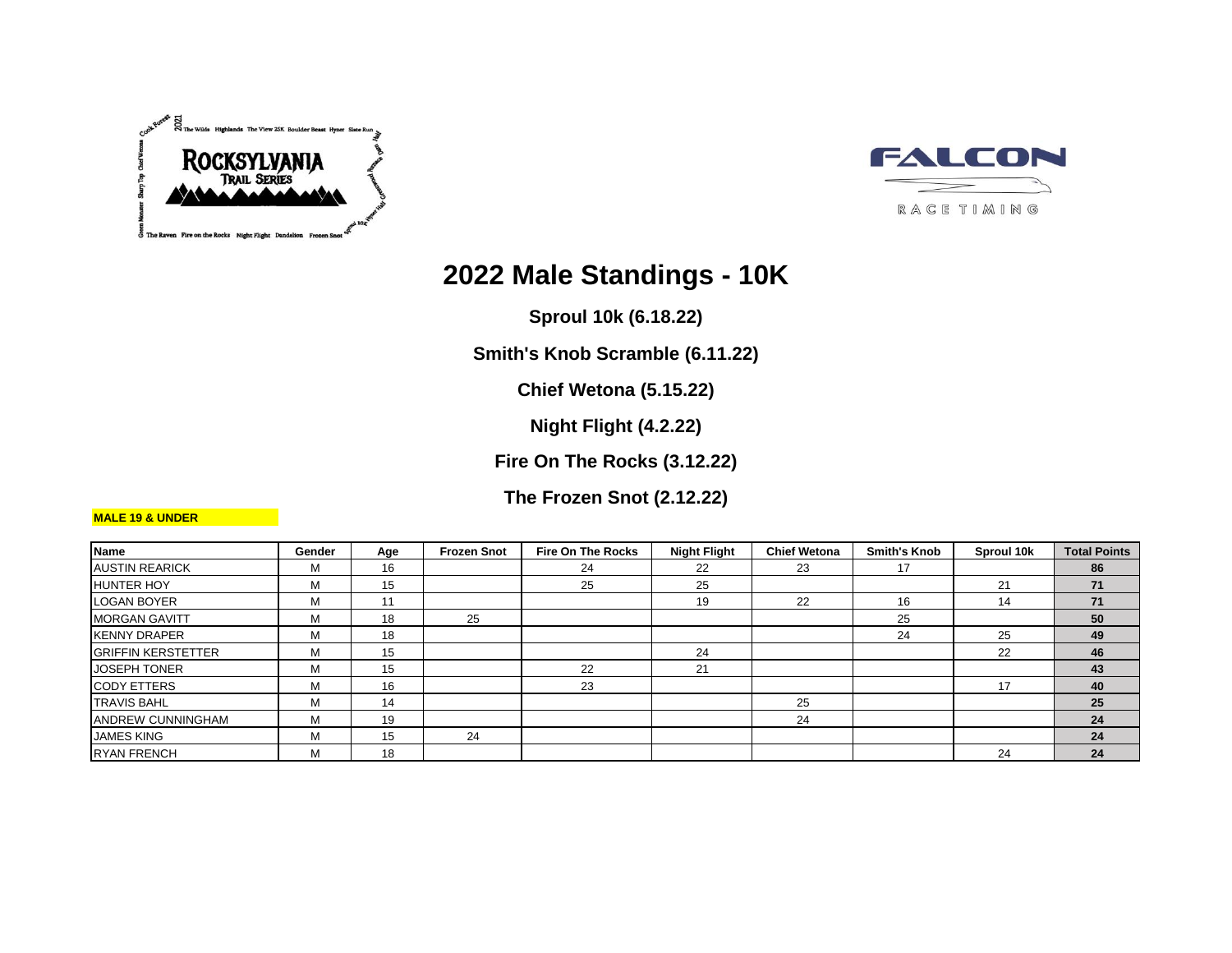| <b>ALLEN PIKUS</b>       | M | 18 |    |    | 23 |    |    |                  | 23 |
|--------------------------|---|----|----|----|----|----|----|------------------|----|
| <b>DYLAN KOSTZEWA</b>    | M | 18 | 23 |    |    |    |    |                  | 23 |
| <b>JOEL SMITH</b>        | M | 17 |    |    |    |    |    | 23               | 23 |
| <b>TYCE SHANER</b>       | M | 14 |    |    |    |    | 23 |                  | 23 |
| <b>AIDEN HOFFMAN</b>     | M | 14 |    |    |    |    | 22 |                  | 22 |
| JOE ZELIS                | M | 18 | 22 |    |    |    |    |                  | 22 |
| <b>JUDE QUERRY</b>       | M | 8  |    |    |    | 21 |    |                  | 21 |
| <b>LEYTON BEDISON</b>    | M | 11 |    | 21 |    |    |    |                  | 21 |
| <b>SHEA MCCUSKER</b>     | M | 15 |    |    |    |    | 21 |                  | 21 |
| <b>ZACHARY FINN</b>      | M | 10 | 21 |    |    |    |    |                  | 21 |
| <b>ETHAN YARBOROUGH</b>  | M | 12 |    | 20 |    |    |    |                  | 20 |
| <b>HUNTER FOUST</b>      | M | 18 |    |    |    |    | 20 |                  | 20 |
| <b>JOSHUA ERTEL</b>      | M | 15 |    |    |    |    |    | 20               | 20 |
| <b>MAX PORTANOVA</b>     | M | 16 | 20 |    |    |    |    |                  | 20 |
| <b>NATE AKELEY</b>       | M | 16 |    |    | 20 |    |    |                  | 20 |
| <b>PARKER PHILLIPS</b>   | M | 17 |    |    |    |    |    | 19               | 19 |
| <b>QUINN DRAPER</b>      | M | 16 |    |    |    |    | 19 |                  | 19 |
| <b>CAMDEN FETTERMAN</b>  | M | 17 |    |    |    |    | 18 |                  | 18 |
| <b>ELIJAH BARABAS</b>    | M | 16 |    |    |    |    |    | 18               | 18 |
| <b>SIMON PORTANOVA</b>   | M | 12 |    |    | 18 |    |    |                  | 18 |
| <b>CHARLIE ROSAMILIA</b> | M | 5  |    |    | 17 |    |    |                  | 17 |
| JOHN STEIGINGA           | M | 12 |    |    |    |    |    | 16               | 16 |
| <b>ISAAC BARABAS</b>     | M | 14 |    |    |    |    |    | 15               | 15 |
| <b>LANDON TEAGLE</b>     | M | 15 |    |    |    |    |    | 13               | 13 |
| <b>GAVYN COURTER</b>     | M | 15 |    |    |    |    |    | 12               | 12 |
| JAYDEN LANG              | M | 10 |    |    |    |    |    | 11               | 11 |
| <b>NICK CROYLE</b>       | M | 18 |    |    |    |    |    | 10 <sup>10</sup> | 10 |

# **MALE 20 - 29**

| <b>Name</b>            | Gender | Age | <b>Frozen Snot</b> | Fire On The Rocks | <b>Night Flight</b> | <b>Chief Wetona</b> | <b>Smith's Knob</b> | Sproul 10k | <b>Total Points</b> |
|------------------------|--------|-----|--------------------|-------------------|---------------------|---------------------|---------------------|------------|---------------------|
| <b>SAWYER BRESSLER</b> | IΜ     | 26  |                    |                   |                     | 25                  | 23                  |            | 69                  |
| <b>ROBERT AUNGST</b>   | IVI    | 28  |                    | 23                |                     |                     | 22                  |            | 45                  |
| NICHOLAS NOLL          | м      | 22  |                    | 15                | 25                  |                     |                     |            | 40                  |
| <b>AARON WELTNER</b>   | м      | 23  |                    | 16                |                     | 22                  |                     |            | 38                  |
| <b>BRIAN YOAS</b>      | м      | 21  |                    |                   |                     |                     |                     |            | 32                  |
| <b>JACOB GAVITT</b>    | IVI    | 26  | 25                 |                   |                     |                     |                     |            | 25                  |
| JOHN CICCONE           | м      | 28  |                    |                   |                     |                     | 25                  |            | 25                  |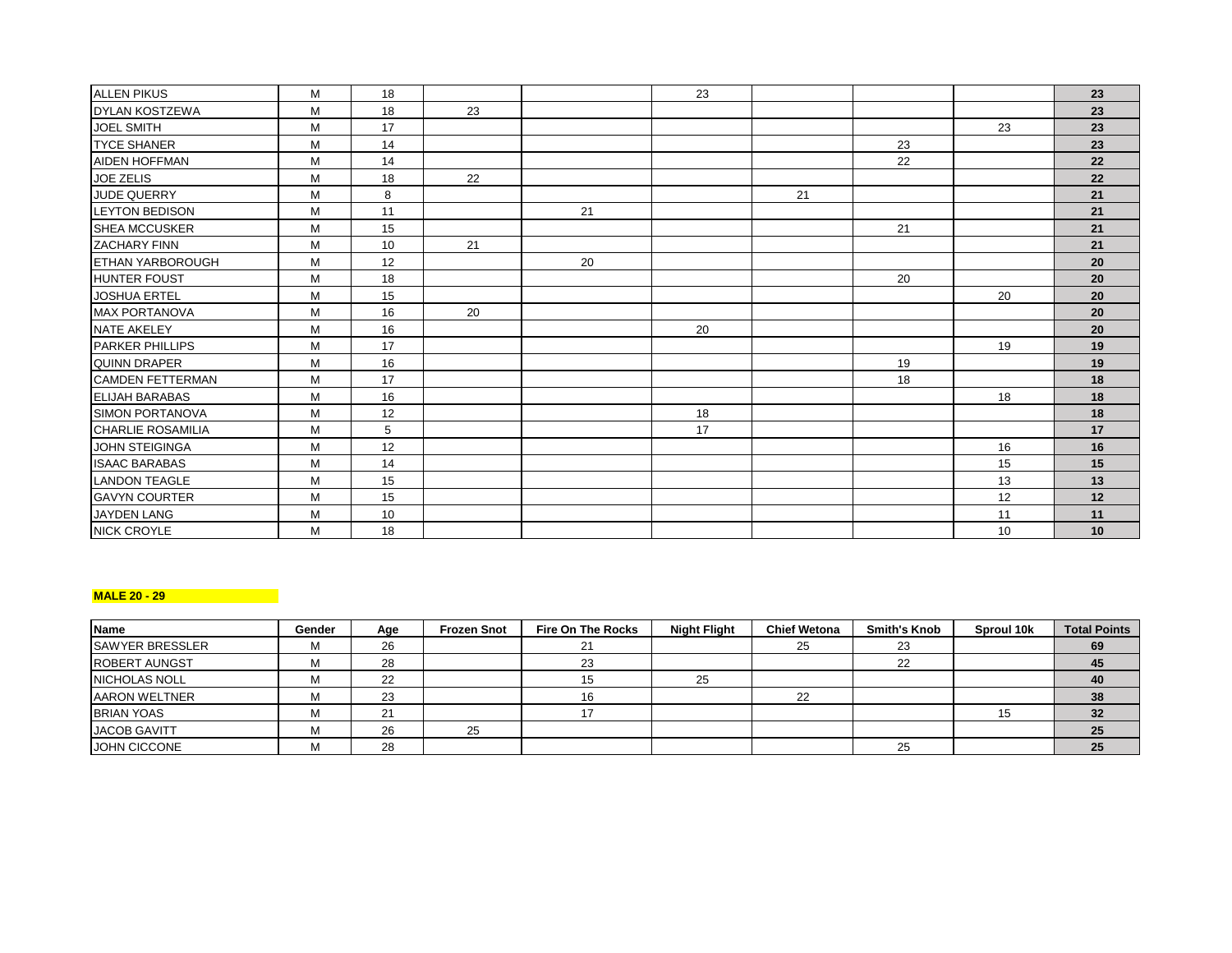| M | 26 |    | 25 |    |    |    | 25 |
|---|----|----|----|----|----|----|----|
| M | 26 |    |    |    |    | 25 | 25 |
| M | 28 |    | 24 |    |    |    | 24 |
| M | 25 |    |    |    |    | 24 | 24 |
| M | 20 | 24 |    |    |    |    | 24 |
| M | 28 |    |    | 24 |    |    | 24 |
| M | 29 |    |    |    | 24 |    | 24 |
| M | 21 | 23 |    |    |    |    | 23 |
| M | 25 |    |    | 23 |    |    | 23 |
| M | 21 |    |    |    |    | 23 | 23 |
| M | 24 |    |    |    |    | 22 | 22 |
| M | 25 |    | 22 |    |    |    | 22 |
| м | 28 | 22 |    |    |    |    | 22 |
| м | 24 |    |    |    |    | 21 | 21 |
| M | 28 |    |    |    | 21 |    | 21 |
| M | 27 | 21 |    |    |    |    | 21 |
| М | 25 |    |    |    |    | 20 | 20 |
| M | 25 |    |    |    | 20 |    | 20 |
| M | 29 |    | 20 |    |    |    | 20 |
| M | 21 |    |    |    |    | 19 | 19 |
| M | 29 |    | 19 |    |    |    | 19 |
| M | 24 |    |    |    |    | 18 | 18 |
| М | 29 |    | 18 |    |    |    | 18 |
| M | 29 |    |    |    |    | 17 | 17 |
| M | 25 |    |    |    |    | 16 | 16 |
|   |    |    |    |    |    |    |    |

## **MALE 30 - 39**

| <b>Name</b>            | Gender | Age | <b>Frozen Snot</b> | Fire On The Rocks | <b>Night Flight</b> | <b>Chief Wetona</b> | <b>Smith's Knob</b> | Sproul 10k | <b>Total Points</b> |
|------------------------|--------|-----|--------------------|-------------------|---------------------|---------------------|---------------------|------------|---------------------|
| <b>TYLER WAGNER</b>    |        | 33  |                    | 24                | 24                  | 24                  | 23                  | 16         | 111                 |
| <b>JOSH BOYER</b>      |        | 35  |                    |                   | 23                  | 25                  | 24                  | 20         | 92                  |
| <b>BRYANT BITNER</b>   | м      | 33  | 22                 | 18                |                     | 22                  | 20                  |            | 82                  |
| <b>JOSHUA DEMCHER</b>  |        | 31  | 15                 |                   | 19                  | 20                  | 16                  |            | 79                  |
| <b>ZACH PORTER</b>     |        | 35  |                    |                   | 20                  | 21                  | 19                  |            |                     |
| <b>GILBERT BALLIET</b> |        | 36  |                    |                   | 22                  |                     | 21                  |            | 58                  |
| <b>TIM DRISCOLL</b>    |        | 37  |                    |                   |                     | 18                  | 17                  |            | 52                  |
| <b>IMIKE DELORSO</b>   | м      | 37  |                    |                   | 25                  |                     |                     | 24         | 49                  |
| JORDAN LAMEY           | м      | 34  |                    | 22                | 24                  |                     |                     |            | 43                  |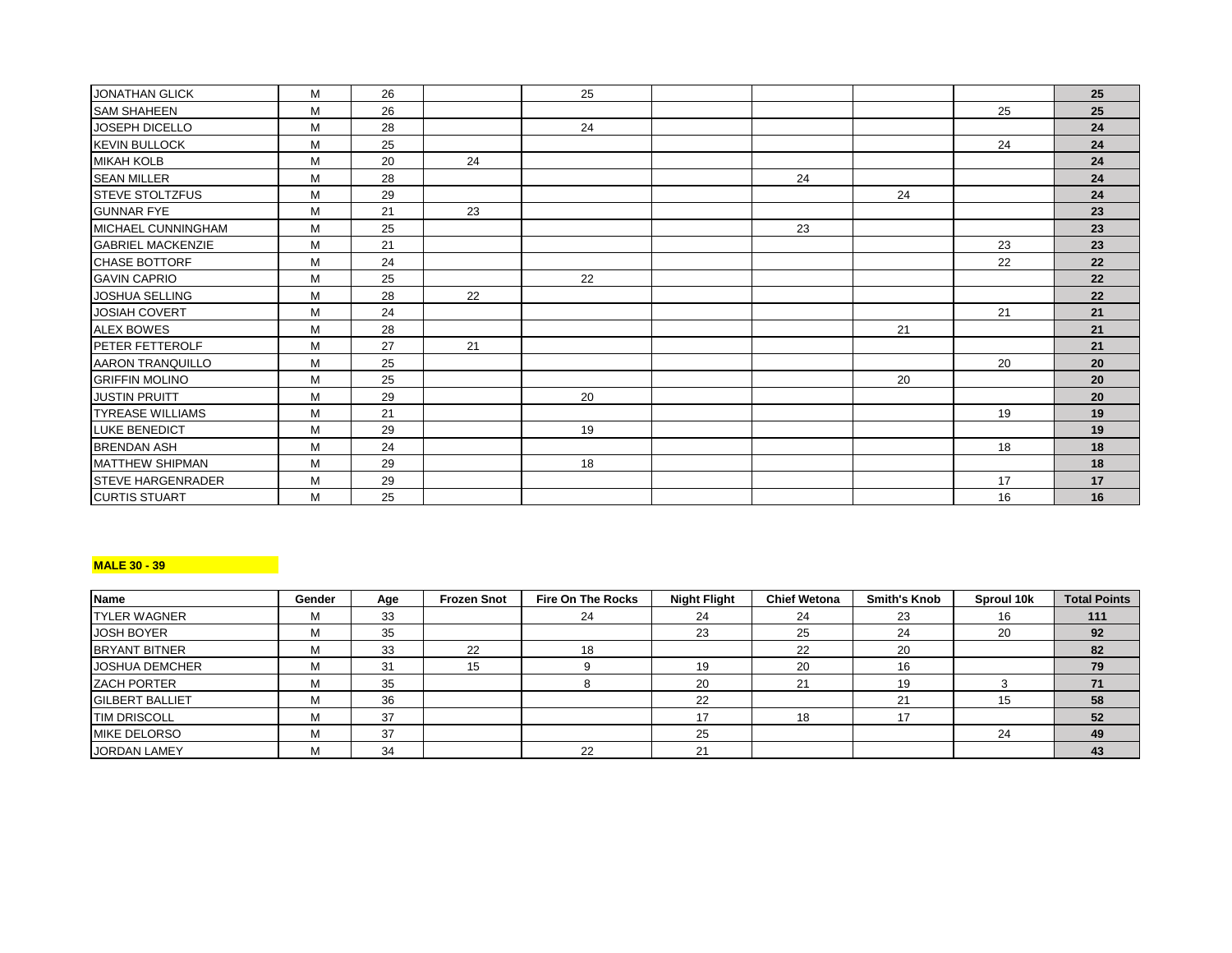| RYAN HAROLD              | M | 38 | 18 | 13 |    |    |    |                | 31 |
|--------------------------|---|----|----|----|----|----|----|----------------|----|
| <b>ZACHARY ZIMMERMAN</b> | M | 32 |    | 20 |    |    |    | 8              | 28 |
| JEFF RUHL                | M | 36 |    |    |    |    |    | 25             | 25 |
| JOSEPH WOODFORD          | M | 35 |    | 25 |    |    |    |                | 25 |
| LEE STRAPPELLO           | M | 39 | 25 |    |    |    |    |                | 25 |
| <b>MATT LIPSEY</b>       | M | 32 |    |    |    |    | 25 |                | 25 |
| <b>STEPHEN HIRLINGER</b> | M | 31 | 19 |    |    |    |    | 6              | 25 |
| <b>BRENT GUZIK</b>       | M | 32 | 24 |    |    |    |    |                | 24 |
| <b>TRISTAN WILHELM</b>   | M | 38 |    | 6  | 18 |    |    |                | 24 |
| <b>BRADLY LANTZ</b>      | M | 34 |    |    |    | 23 |    |                | 23 |
| EDWARD SCHROLL           | M | 37 |    |    |    |    |    | 23             | 23 |
| <b>GRANT COLE</b>        | M | 33 | 23 |    |    |    |    |                | 23 |
| <b>JUSTIN FUNCK</b>      | М | 33 | 21 |    |    |    |    | $\overline{2}$ | 23 |
| <b>KEITH VELDHUIS</b>    | M | 38 |    | 23 |    |    |    |                | 23 |
| <b>CRAIG SCHROLL</b>     | M | 37 |    |    |    |    |    | 22             | 22 |
| <b>DANIEL DIEHL</b>      | M | 30 |    |    |    |    | 22 |                | 22 |
| JEREMY WEEDER            | M | 35 |    | 21 |    |    |    |                | 21 |
| <b>LUKE FOX</b>          | M | 31 |    |    |    |    |    | 21             | 21 |
| <b>ARTHUR EYER</b>       | M | 39 |    | 16 |    |    |    | $\overline{4}$ | 20 |
| <b>COLIN STACKHOUSE</b>  | M | 30 | 20 |    |    |    |    |                | 20 |
| <b>ANDREW LUND</b>       | M | 37 |    | 19 |    |    |    |                | 19 |
| <b>CARR CHRIS</b>        | M | 38 |    |    |    | 19 |    |                | 19 |
| <b>MICHAEL BUSADA</b>    | M | 32 |    |    |    |    |    | 19             | 19 |
| <b>CURTIS LIBBY</b>      | M | 34 |    |    |    |    |    | 18             | 18 |
| <b>JACK MCANDREW</b>     | M | 31 |    |    |    |    | 18 |                | 18 |
| <b>KEITH QUERRY</b>      | M | 37 |    |    |    | 17 |    |                | 17 |
| <b>KEVIN RICHARDSON</b>  | M | 32 | 17 |    |    |    |    |                | 17 |
| <b>TYLER LUKART</b>      | M | 30 |    |    |    |    |    | 17             | 17 |
| <b>TYLER MORSE</b>       | M | 32 |    | 17 |    |    |    |                | 17 |
| <b>KEVIN WILSON</b>      | M | 39 | 16 |    |    |    |    |                | 16 |
| <b>CLIFF SULLIVAN</b>    | M | 39 |    | 15 |    |    |    |                | 15 |
| <b>CORY VESEY</b>        | M | 31 | 14 |    |    |    |    |                | 14 |
| JARED SHEPHERD           | M | 35 |    |    |    |    |    | 14             | 14 |
| <b>LARRY HILL</b>        | M | 34 |    | 14 |    |    |    |                | 14 |
| <b>JON CASEY</b>         | M | 35 |    |    |    |    |    | 13             | 13 |
| <b>MATTHEW GARRISON</b>  | M | 33 | 13 |    |    |    |    |                | 13 |
| <b>DANNY SHINGARA</b>    | M | 37 |    |    |    |    |    | 12             | 12 |
| <b>KYLE DALTON</b>       | M | 36 | 12 |    |    |    |    |                | 12 |
| <b>RYAN MCCREARY</b>     | M | 38 |    | 12 |    |    |    |                | 12 |
| <b>GAMALIEL CASTRO</b>   | M | 39 |    | 11 |    |    |    |                | 11 |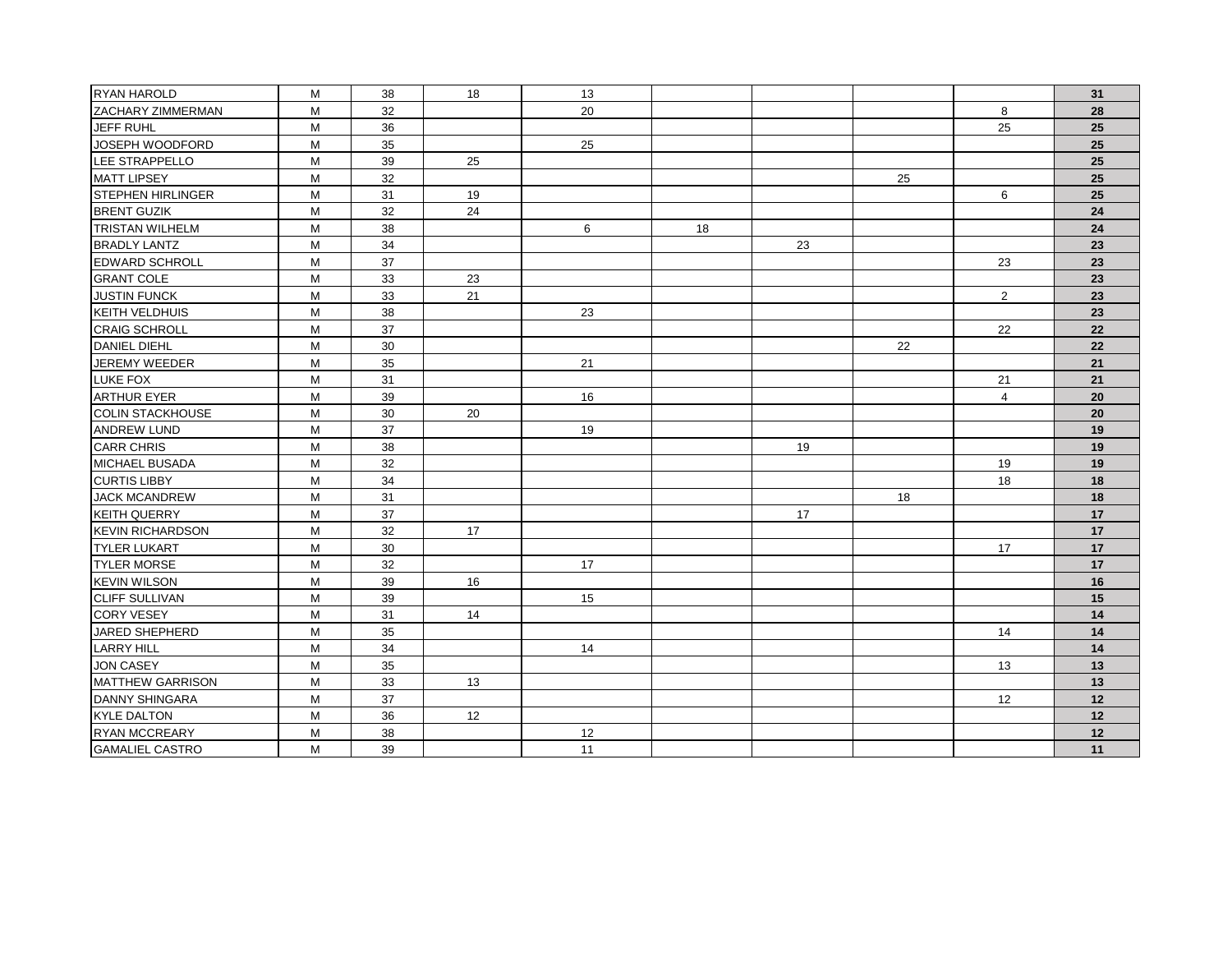| <b>GREGORY GERHART</b> | М | 30 |    |  |    | 11 |
|------------------------|---|----|----|--|----|----|
| <b>BRIAN LEWIS</b>     | M | 31 |    |  | 10 | 10 |
| <b>DAVID ANDREW</b>    | M | 39 | 10 |  |    | 10 |
| JOSHUA EBERSOLE        | м | 33 |    |  |    |    |
| <b>DAVID HOFFMAN</b>   | м | 37 |    |  |    |    |
| <b>SEAN PAGAN</b>      | M | 39 |    |  |    |    |
| JOHN BENEDICT          | м | 33 |    |  |    |    |
| <b>TOM HARRIS</b>      | M | 31 |    |  |    |    |
| <b>KURT WEILAND</b>    | M | 36 |    |  |    |    |
| <b>BRIAN REDMOND</b>   | M | 37 |    |  |    |    |
| <b>DEREK DENLINGER</b> | м | 38 |    |  |    |    |
| <b>ANDREW BACK</b>     | M | 34 |    |  |    |    |
| <b>JEREMY JOHNSON</b>  | M | 36 |    |  |    |    |

## **MALE 40 - 49**

| Name                     | Gender | Age | <b>Frozen Snot</b> | <b>Fire On The Rocks</b> | <b>Night Flight</b> | <b>Chief Wetona</b> | <b>Smith's Knob</b> | Sproul 10k | <b>Total Points</b> |
|--------------------------|--------|-----|--------------------|--------------------------|---------------------|---------------------|---------------------|------------|---------------------|
| <b>STEVE TEMPLIN</b>     | M      | 49  |                    | 23                       | 25                  | 24                  | 24                  | 25         | 121                 |
| <b>JUSTIN ZECHMAN</b>    | M      | 42  |                    |                          | 23                  | 23                  | 22                  | 24         | 92                  |
| <b>JOSH BAHR</b>         | M      | 47  | 23                 | 22                       |                     | 18                  |                     |            | 63                  |
| <b>KENNETH KUNTZ</b>     | M      | 42  |                    |                          | 21                  | 17                  |                     | 22         | 60                  |
| <b>GEORGE PLOWMAN</b>    | M      | 41  |                    |                          | 20                  | 21                  | 18                  |            | 59                  |
| <b>ADAM BRENNAN</b>      | M      | 41  | 21                 | 19                       |                     | 16                  |                     |            | 56                  |
| <b>FREDRICK FERGUSON</b> | M      | 48  |                    |                          | 11                  | 13                  | 12                  | 18         | 54                  |
| <b>BROCK RIDER</b>       | M      | 43  |                    | 25                       | 22                  |                     |                     |            | 47                  |
| <b>ERIC KOSEK</b>        | М      | 41  |                    |                          |                     | 25                  | 17                  |            | 42                  |
| <b>GARY REARICK JR</b>   | M      | 48  |                    | 10                       | 10                  | 12                  | 10                  |            | 42                  |
| <b>ANDY WERTZ</b>        | M      | 44  |                    | 11                       | 9                   |                     |                     | 19         | 39                  |
| <b>JASON KOBBE</b>       | М      | 46  |                    |                          |                     | 15                  | 21                  |            | 36                  |
| <b>JOSH PRICE</b>        | M      | 44  |                    | 17                       | 18                  |                     |                     |            | 35                  |
| <b>CHRIS REEDER</b>      | M      | 44  |                    |                          | 17                  |                     | 16                  |            | 33                  |
| ALBERT SWORTWOOD         | M      | 48  | 11                 |                          | 14                  | 6                   |                     |            | 31                  |
| <b>ANTHONY FREY</b>      | M      | 44  |                    |                          | 16                  |                     | 15                  |            | 31                  |
| <b>ERICK EDLER</b>       | M      | 41  |                    | 14                       |                     | 14                  |                     |            | 28                  |
| <b>CHRIS YEAGER</b>      | M      | 48  |                    | 15                       |                     |                     | 11                  |            | 26                  |
| JOHN JOHNSON             | M      | 49  |                    |                          |                     |                     | 25                  |            | 25                  |
| <b>JUSTIN BEATTY</b>     | М      | 43  | 25                 |                          |                     |                     |                     |            | 25                  |
| <b>DAVE ENDRESS</b>      | М      | 48  |                    | 24                       |                     |                     |                     |            | 24                  |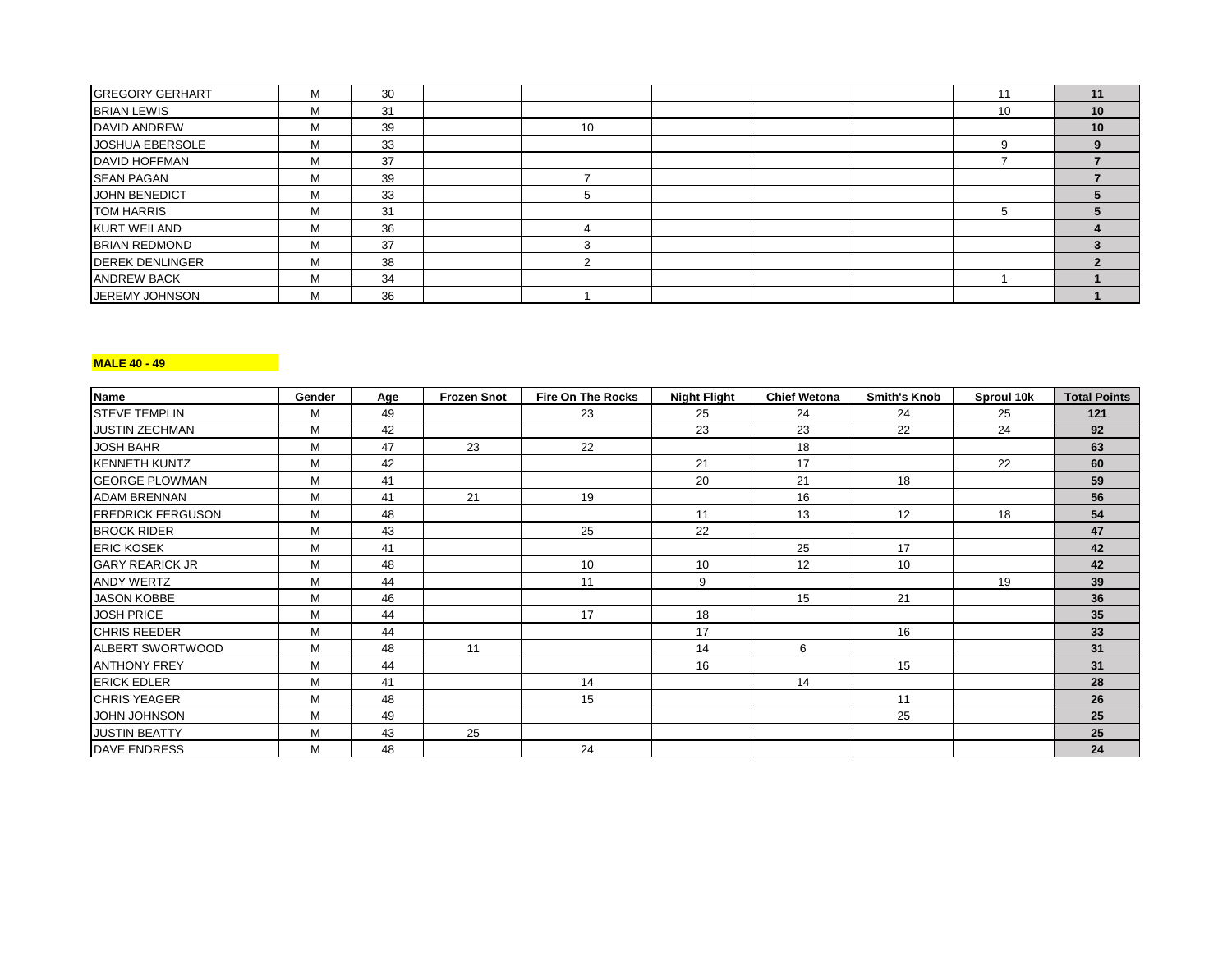| <b>DUSTIN MANOTTI</b>      | М | 40 |    |                | 24           |    |                 |    | 24 |
|----------------------------|---|----|----|----------------|--------------|----|-----------------|----|----|
| JOSHUA GAVITT              | M | 47 | 24 |                |              |    |                 |    | 24 |
| <b>KC SHANER</b>           | M | 43 |    |                |              |    | 23              |    | 23 |
| LEE ARBOGAST               | M | 42 |    |                |              |    |                 | 23 | 23 |
| CHRISTIAN KURPIEL-WAKAMIYA | M | 43 | 22 |                |              |    |                 |    | 22 |
| NICHOLAS MITCHELL          | М | 40 |    |                |              | 22 |                 |    | 22 |
| <b>CHRIS RUSH</b>          | M | 47 |    | 21             |              |    |                 |    | 21 |
| <b>JASON CROYLE</b>        | M | 43 |    |                |              |    |                 | 21 | 21 |
| <b>BRETT SHELTON</b>       | M | 49 |    | 20             |              |    |                 |    | 20 |
| <b>CRAIG WOOD</b>          | M | 48 |    |                |              |    | 20              |    | 20 |
| JEREMY RAPP                | M | 45 | 20 |                |              |    |                 |    | 20 |
| LUCAS STONE                | M | 42 |    |                |              | 20 |                 |    | 20 |
| <b>SEAN MACMILLEN</b>      | M | 48 |    |                |              |    |                 | 20 | 20 |
| <b>ANDREW ZIMMERMAN</b>    | M | 42 |    |                | 19           |    |                 |    | 19 |
| <b>JACK COATES</b>         | M | 42 |    |                |              | 19 |                 |    | 19 |
| <b>KIP HOFFMAN</b>         | M | 46 |    |                |              |    | 19              |    | 19 |
| <b>KYLE HEYLER</b>         | M | 42 | 19 |                |              |    |                 |    | 19 |
| <b>ANDREW BROSIUS</b>      | M | 43 | 18 |                |              |    |                 |    | 18 |
| <b>KELLY KENNEDY</b>       | M | 48 |    | 18             |              |    |                 |    | 18 |
| DAVID SUROVEC              | M | 42 | 17 |                |              |    |                 |    | 17 |
| NICK LOFFREDO              | M | 47 |    | $\overline{7}$ |              | 10 |                 |    | 17 |
| <b>TIM LEHMAN</b>          | M | 48 |    |                |              |    |                 | 17 | 17 |
| <b>CHRIS TROWBRIDGE</b>    | M | 41 |    |                | 5            |    |                 | 11 | 16 |
| <b>JASON BILBAY</b>        | M | 48 |    |                |              |    |                 | 16 | 16 |
| <b>MICHAEL FRICKO</b>      | M | 48 | 16 |                |              |    |                 |    | 16 |
| <b>BRETT BOONE</b>         | M | 42 |    |                |              |    |                 | 15 | 15 |
| CHRISTIAN GLOTFELTY        | M | 44 |    |                |              |    | $7\overline{ }$ | 8  | 15 |
| CHRISTOPHER SMALL          | M | 42 |    |                | 15           |    |                 |    | 15 |
| <b>SEAN DELANEY</b>        | M | 40 | 15 |                |              |    |                 |    | 15 |
| PERRY BULLIS               | M | 41 |    |                |              |    | 14              |    | 14 |
| <b>THOMAS BARABAS</b>      | M | 44 |    |                |              |    |                 | 14 | 14 |
| <b>TIMOTHY WOLFORD</b>     | M | 48 | 14 |                |              |    |                 |    | 14 |
| JASON EYER                 | M | 41 |    | 12             | $\mathbf{1}$ |    |                 |    | 13 |
| <b>JASON LANG</b>          | M | 49 |    |                |              |    |                 | 13 | 13 |
| <b>MATTHEW JOHNSON</b>     | M | 41 |    |                |              |    | 13              |    | 13 |
| <b>MIKE FINKBINER</b>      | M | 44 |    | 13             |              |    |                 |    | 13 |
| PETE DIXON                 | M | 48 | 13 |                |              |    |                 |    | 13 |
| <b>TODD KOPENHAVER</b>     | M | 44 |    |                | 13           |    |                 |    | 13 |
| <b>ADAM HARPSTER</b>       | M | 42 |    |                |              |    |                 | 12 | 12 |
| <b>ROLFE PETERSON</b>      | M | 42 |    |                | 12           |    |                 |    | 12 |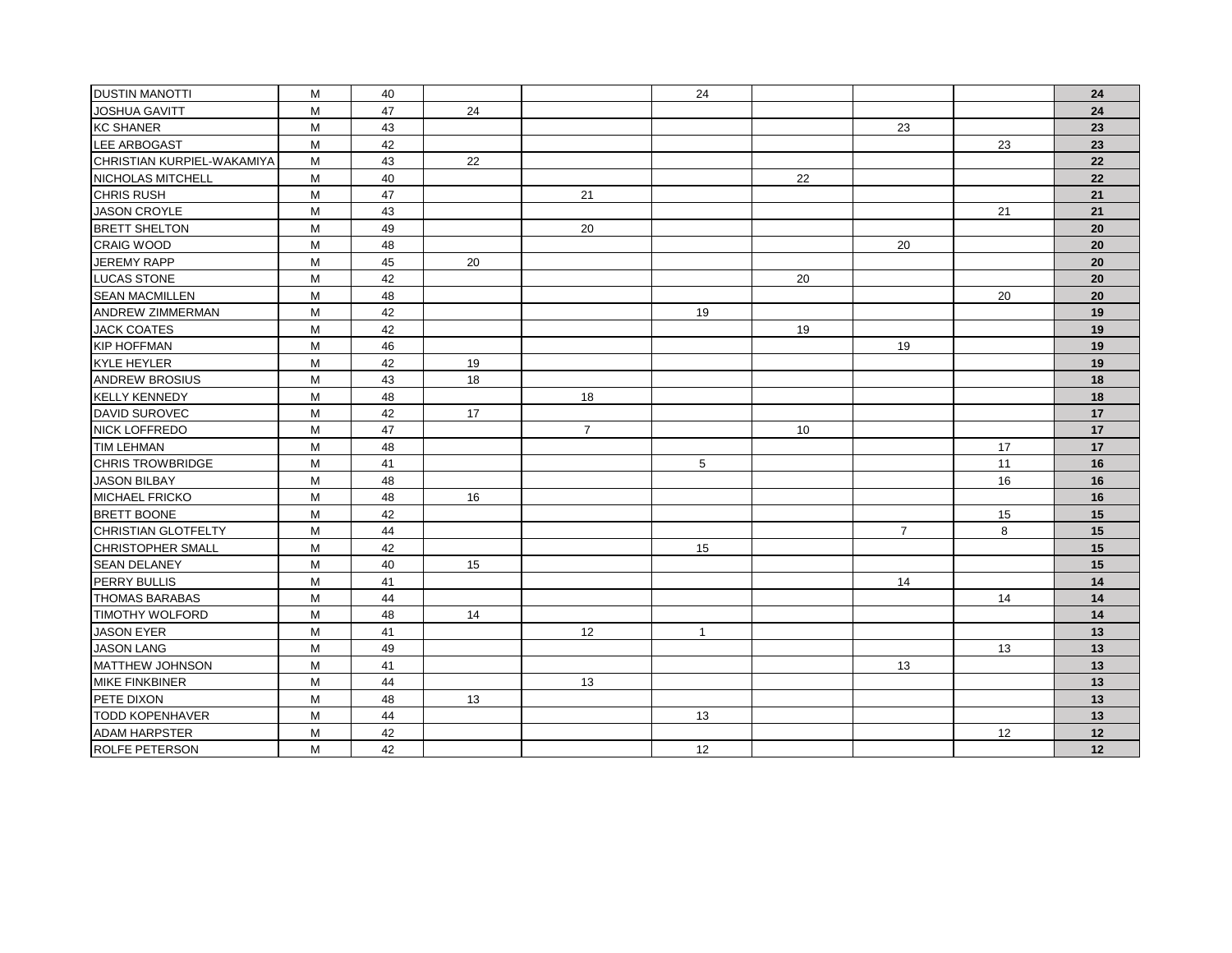| <b>WILLIAM SOLT</b>      | M | 49 | 12 |   |                |                |   |                | 12                     |
|--------------------------|---|----|----|---|----------------|----------------|---|----------------|------------------------|
| <b>BRANDON ROSETTIE</b>  | M | 46 |    |   |                | 11             |   |                | 11                     |
| <b>BRIAN BROWN</b>       | M | 47 |    |   | $\overline{2}$ |                | 9 |                | 11                     |
| CHRISTOPHER CIAMAICHELA  | M | 45 | 10 |   |                |                |   |                | 10                     |
| <b>DAVID FRENCH</b>      | M | 48 |    |   |                |                |   | 10             | 10                     |
| <b>CHAD ZENGERLE</b>     | M | 40 |    | 9 |                |                |   |                | 9                      |
| <b>JASON HENRY</b>       | M | 43 |    |   |                | 9              |   |                | 9                      |
| <b>PAUL JOHNSON</b>      | M | 40 | 9  |   |                |                |   |                | 9                      |
| PAUL NOLL                | M | 49 |    |   |                |                |   | 9              | 9                      |
| JEREMY KRICK             | M | 46 |    |   | 8              |                |   |                | 8                      |
| <b>JON SCHALL</b>        | M | 46 |    | 8 |                |                |   |                | 8                      |
| <b>MICHAEL HARASCHAK</b> | M | 48 |    |   |                | 8              |   |                | 8                      |
| <b>NEIL MOCHRIE</b>      | M | 49 | 8  |   |                |                |   |                | 8                      |
| ROCCO ROSAMILIA          | M | 42 |    |   |                |                | 8 |                | 8                      |
| <b>ANDREW PRATT</b>      | M | 41 |    |   | $\overline{7}$ |                |   |                | $\overline{7}$         |
| <b>GLEN MAYER</b>        | M | 48 |    |   |                | $\overline{7}$ |   |                | $\overline{7}$         |
| JOE VANGORDER            | M | 47 |    |   |                |                |   | $\overline{7}$ | $\overline{7}$         |
| <b>DAMIEN PACKER</b>     | M | 41 |    | 3 | 3              |                |   |                | 6                      |
| <b>JASON MILLARD</b>     | M | 47 |    |   | 6              |                |   |                | 6                      |
| <b>KYLE REYNOLDS</b>     | M | 43 |    | 6 |                |                |   |                | 6                      |
| <b>WILLIAM LAWTON</b>    | M | 40 |    |   |                |                |   | 6              | 6                      |
| OAKES FLETCHER           | M | 41 |    | 5 |                |                |   |                | 5                      |
| <b>RYAN DOBSON</b>       | M | 46 |    |   |                |                |   | 5              | 5                      |
| <b>IDENNIS ECKROTE</b>   | M | 45 |    |   | $\overline{4}$ |                |   |                | $\boldsymbol{\Lambda}$ |
| PHIL FARBER              | M | 47 |    |   |                |                |   | 4              | $\boldsymbol{4}$       |
| <b>BRIAN HUBER</b>       | M | 45 |    | 2 |                |                |   |                | $\overline{2}$         |
| <b>AARON REINERT</b>     | M | 41 |    |   |                |                |   |                | $\mathbf{1}$           |

### **MALE 50 - 59**

| Name                    | Gender | Age | <b>Frozen Snot</b> | <b>Fire On The Rocks</b> | <b>Night Flight</b> | <b>Chief Wetona</b> | <b>Smith's Knob</b> | Sproul 10k | <b>Total Points</b> |
|-------------------------|--------|-----|--------------------|--------------------------|---------------------|---------------------|---------------------|------------|---------------------|
| <b>RON LOZOWSKI</b>     | м      | 52  | 20                 | 19                       |                     | 21                  | 21                  |            | 100                 |
| JODY DEWALD             |        | 53  |                    | 23                       | 24                  |                     | 25                  |            | 97                  |
| <b>JOHN SHAFFER</b>     | м      | 50  | 25                 | 25                       | 22                  | 25                  |                     |            | 97                  |
| <b>JOHN AUBERZINSKY</b> |        | 52  |                    |                          |                     | 18                  | 19                  |            |                     |
| <b>WILLIAM SCHLORFF</b> | м      | 58  |                    | 18                       | 21                  | 20                  | 22                  |            | 96                  |
| <b>BROOKE BARTON</b>    | м      | 58  |                    |                          | 23                  | 24                  | 24                  | 24         | 95                  |
| <b>CRAIG FLEMING</b>    | М      | 50  |                    | 16                       |                     |                     | 20                  | ם ו        | 54                  |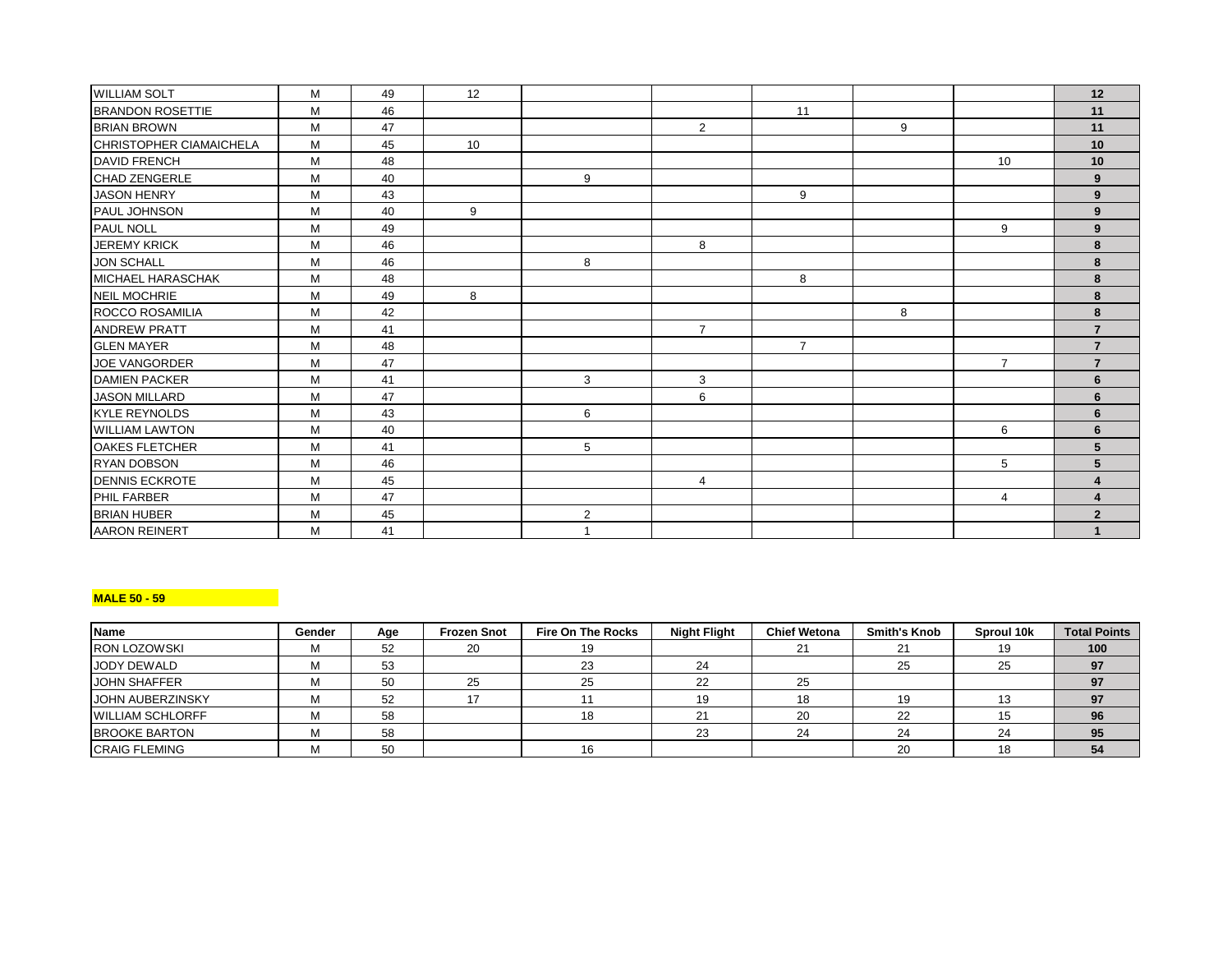| <b>ERIC SPIEGEL</b>    | M | 51 |    | $\overline{7}$ | 12 | 17 | 18 |    | 54 |
|------------------------|---|----|----|----------------|----|----|----|----|----|
| MIKE STOLTZFUS         | M | 51 | 18 | 17             |    |    |    | 16 | 51 |
| <b>RACER X</b>         | M | 54 |    | 24             |    |    |    | 23 | 47 |
| MICHAEL LOWE           | M | 50 | 16 | 10             | 18 |    |    |    | 44 |
| <b>DAN KOSSACK</b>     | M | 58 |    | 21             |    | 22 |    |    | 43 |
| MICHAEL HAFFLEY        | M | 54 |    | $\overline{4}$ | 11 | 14 |    | 5  | 34 |
| <b>STAN SWARTZ</b>     | M | 51 |    |                |    | 15 | 17 |    | 32 |
| MICHAEL CRANE          | M | 55 |    | 12             |    | 19 |    |    | 31 |
| JERRY ROSS             | M | 55 |    |                | 14 | 16 |    |    | 30 |
| <b>TOM CANNON</b>      | M | 55 |    | 8              | 13 |    |    | 9  | 30 |
| <b>JOHN CRIST</b>      | M | 58 | 13 | $\mathbf{1}$   |    |    |    | 12 | 26 |
| <b>JIM WENGER</b>      | M | 52 |    |                | 25 |    |    |    | 25 |
| MICHAEL J REMICK       | М | 50 |    | $\overline{4}$ | 20 |    |    |    | 24 |
| <b>RANDY LYBACK</b>    | M | 52 | 24 |                |    |    |    |    | 24 |
| <b>CHRIS SHOEMAKER</b> | M | 58 |    |                |    | 23 |    |    | 23 |
| <b>RICHARD RAMSAY</b>  | M | 51 | 23 |                |    |    |    |    | 23 |
| <b>WALT DEVRIES</b>    | M | 51 |    |                |    |    | 23 |    | 23 |
| <b>JAMES AKELEY</b>    | M | 56 |    | 22             |    |    |    |    | 22 |
| ROB GOLDER             | M | 55 | 22 |                |    |    |    |    | 22 |
| <b>STEVE PAGANO</b>    | M | 57 |    |                |    |    |    | 22 | 22 |
| <b>BRETT SHELTON</b>   | М | 50 |    |                |    |    |    | 21 | 21 |
| <b>TROY MILLER</b>     | М | 51 | 21 |                |    |    |    |    | 21 |
| JERRY BLASKO           | M | 50 |    |                |    |    |    | 20 | 20 |
| JODY WEIDNER           | M | 57 |    | 20             |    |    |    |    | 20 |
| <b>TIM SPIGELMYER</b>  | M | 56 | 19 |                |    |    |    |    | 19 |
| RODNEY DAVIS           | M | 53 |    |                |    |    |    | 17 | 17 |
| <b>RON GIONTA</b>      | M | 53 |    |                | 17 |    |    |    | 17 |
| JEFFREY MILLER         | M | 50 |    | 16             |    |    |    |    | 16 |
| <b>KENNETH SENFT</b>   | M | 50 |    |                | 16 |    |    |    | 16 |
| <b>BRIAN KREAMER</b>   | M | 53 |    |                | 15 |    |    |    | 15 |
| <b>FRANK HILLMAN</b>   | M | 51 | 15 |                |    |    |    |    | 15 |
| <b>LANCE MUSSER</b>    | M | 51 |    | 15             |    |    |    |    | 15 |
| RICHARD AUNGST         | M | 50 | 14 |                |    |    |    |    | 14 |
| <b>SCOTT BELL</b>      | M | 52 |    | 14             |    |    |    |    | 14 |
| <b>STACEY HIBBLER</b>  | М | 58 |    |                |    |    |    | 14 | 14 |
| <b>KYLE CROSSMAN</b>   | M | 52 |    | 13             |    |    |    |    | 13 |
| <b>KARL RUSSEK</b>     | M | 54 | 12 |                |    |    |    |    | 12 |
| <b>BILLY LANE</b>      | M | 58 | 11 |                |    |    |    |    | 11 |
| CHRISTOPHER BOMBOY     | M | 53 |    | 5              |    |    |    | 6  | 11 |
| <b>JEFF HARVEY</b>     | M | 59 |    |                |    |    |    | 11 | 11 |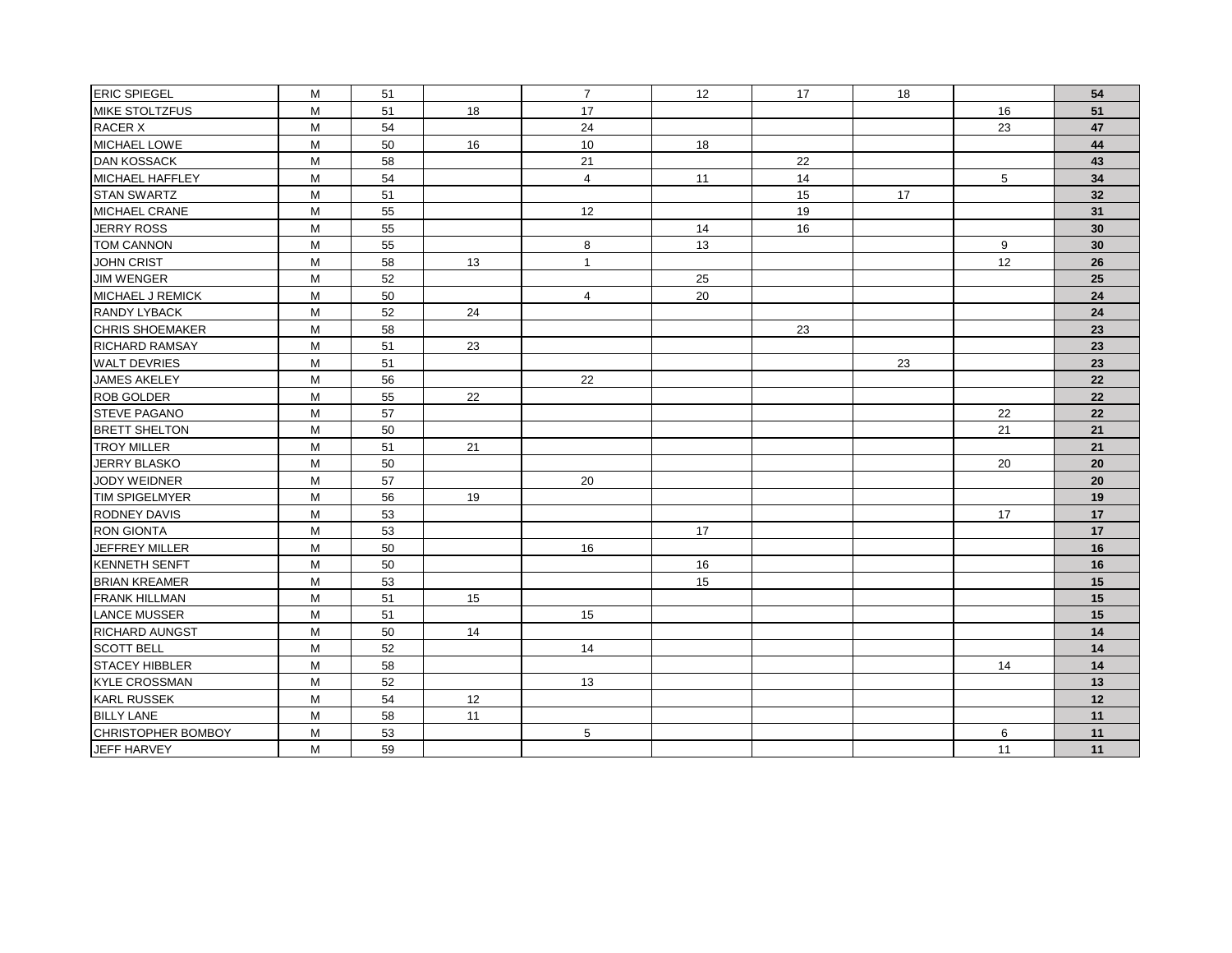| <b>CHRISTOPHER HAMELINCK</b> | M | 51 |    |   |  | 10 | 10 |
|------------------------------|---|----|----|---|--|----|----|
| DOUG FORWARD                 | м | 56 | 10 |   |  |    | 10 |
| <b>PATRICK COLLINS</b>       | M | 57 | 3  |   |  |    | 10 |
| <b>DUANE HEVERLY</b>         | M | 54 |    | 9 |  |    | 9  |
| ROBERT DIEHL                 | М | 53 | 9  |   |  |    | 9  |
| <b>GENE SMITH</b>            | М | 54 | 8  |   |  |    | 8  |
| <b>JOBY TOPPER</b>           | М | 53 |    |   |  | 8  | 8  |
| <b>BRENT KELSEY</b>          | M | 53 |    |   |  |    |    |
| <b>ED PANELLA</b>            | м | 55 |    | 6 |  |    | 6  |
| <b>SCOTT SPENCER</b>         | M | 50 | 6  |   |  |    | 6  |
| <b>PATRICK FINN</b>          | M | 50 | 5  |   |  |    |    |
| <b>STEVE STRAWSER</b>        | M | 56 |    |   |  | 4  |    |
| <b>TODD KARSTETTER</b>       | м | 58 | Δ  |   |  |    |    |
| <b>DANIEL GLOVER</b>         | м | 56 |    | 3 |  |    | ર  |
| JARROLD OLSUN                | М | 55 |    |   |  | 3  | 3  |
| <b>BOB HACKENBERG</b>        | М | 59 |    | 2 |  |    | 2  |
| <b>BRIAN NEWMAN</b>          | М | 51 | 2  |   |  |    | າ  |
| <b>BRAD GARFINKEL</b>        | М | 52 |    |   |  |    |    |

# **MALE 60+**

| <b>Name</b>             | Gender | Age | <b>Frozen Snot</b> | <b>Fire On The Rocks</b> | <b>Night Flight</b> | <b>Chief Wetona</b> | <b>Smith's Knob</b> | Sproul 10k | <b>Total Points</b> |
|-------------------------|--------|-----|--------------------|--------------------------|---------------------|---------------------|---------------------|------------|---------------------|
| <b>RICK FILLMAN</b>     | М      | 69  | 24                 | 25                       |                     | 22                  | 22                  | 19         | 112                 |
| <b>GREG LANGE</b>       | м      | 61  |                    |                          | 25                  | 24                  | 25                  | 23         | 97                  |
| <b>DAVID TULE</b>       | М      | 61  |                    |                          | 19                  | 19                  | 21                  | 17         | 76                  |
| <b>GARY REARICK</b>     | M      | 68  |                    | 20                       | 18                  | 18                  | 20                  |            | 76                  |
| <b>RAY EGOLF</b>        | М      | 60  | 25                 |                          |                     |                     |                     | 25         | 50                  |
| <b>SCOTT SICK</b>       | M      | 63  |                    |                          |                     | 23                  | 24                  |            | 47                  |
| <b>ROBERT RENNINGER</b> | М      | 68  | 22                 | 22                       |                     |                     |                     |            | 44                  |
| <b>IPETE GSTALDER</b>   | м      | 68  |                    |                          |                     | 16                  | 19                  |            | 35                  |
| <b>BOB FARLEY</b>       | M      | 66  |                    | 18                       |                     |                     |                     | 16         | 34                  |
| <b>SCOTT LIPPY</b>      | м      | 69  |                    | 21                       |                     |                     |                     | 12         | 33                  |
| <b>RUSSELL WAGNER</b>   | М      | 70  |                    | 17                       | 15                  |                     |                     |            | 32                  |
| <b>ROBERT BAGULEY</b>   | M      | 67  |                    |                          |                     | 15                  |                     | 13         | 28                  |
| <b>SCOTT MILLER</b>     | м      | 61  |                    |                          |                     | 17                  |                     | 11         | 28                  |
| <b>TODD DESMOND</b>     | м      | 61  |                    | 19                       |                     |                     |                     | 9          | 28                  |
| <b>BILL MOSIER</b>      | M      | 61  |                    |                          |                     | 25                  |                     |            | 25                  |
| JEFFRY SCHIESLER        | м      | 66  |                    | 24                       |                     |                     |                     |            | 24                  |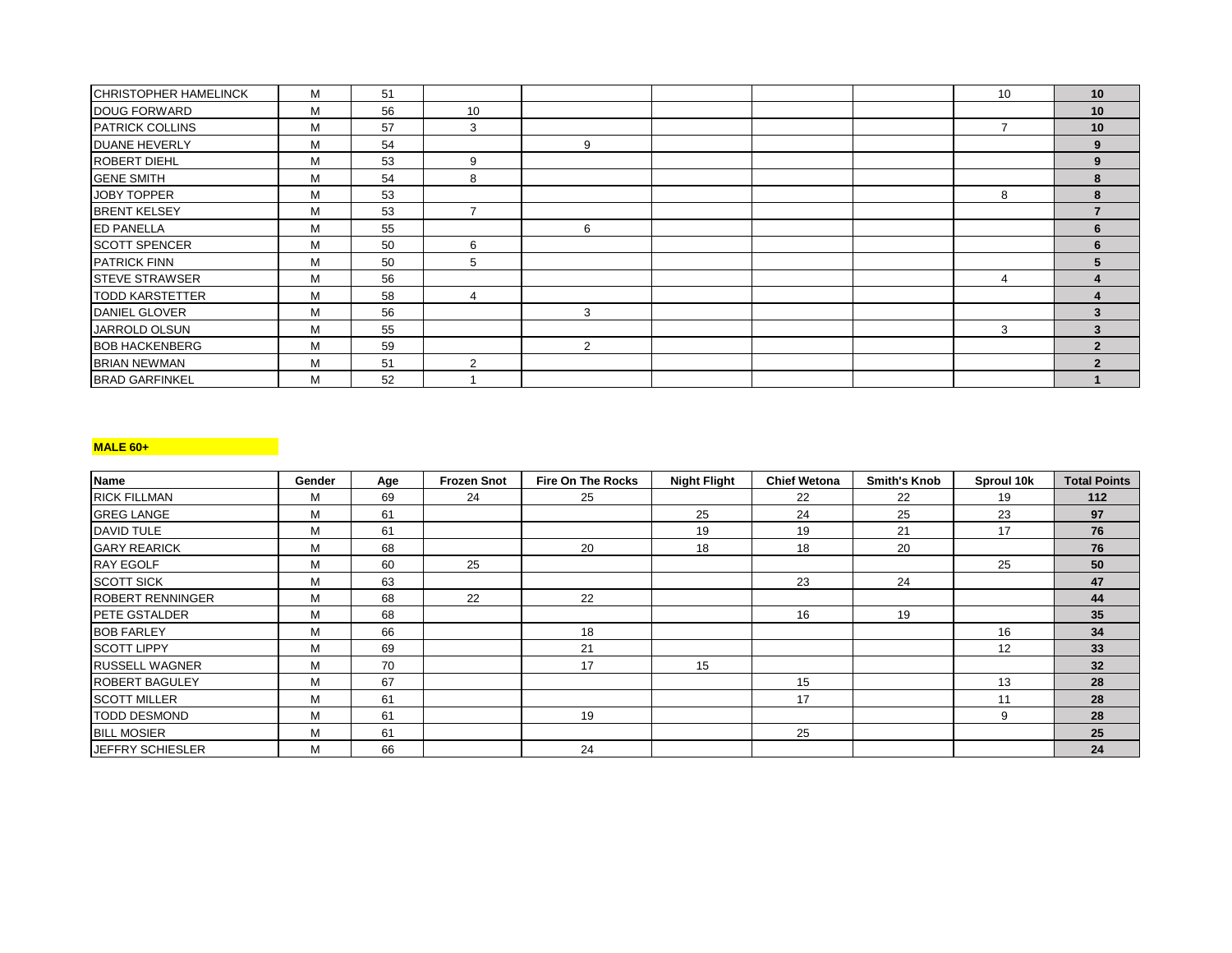| <b>KEVIN WERTMAN</b>   | M | 62 |    |    | 24 |    |    |    | 24 |
|------------------------|---|----|----|----|----|----|----|----|----|
| <b>MIKE FABIAN</b>     | M | 61 |    |    |    |    |    | 24 | 24 |
| <b>BILL MARTENS</b>    | M | 64 |    |    |    |    | 23 |    | 23 |
| <b>DAVID SEIBEL</b>    | M | 60 | 23 |    |    |    |    |    | 23 |
| <b>JOHN PUTMAN</b>     | M | 65 |    | 23 |    |    |    |    | 23 |
| <b>KARL MILLER</b>     | M | 62 |    |    | 23 |    |    |    | 23 |
| <b>KEN HUEY</b>        | M | 65 |    |    |    |    |    | 22 | 22 |
| <b>ROBERT THOMPSON</b> | M | 62 |    |    | 22 |    |    |    | 22 |
| <b>BURDETT PORTER</b>  | M | 60 |    |    |    | 21 |    |    | 21 |
| DONALD HALKE II        | M | 62 | 21 |    |    |    |    |    | 21 |
| <b>FRED MICHAELS</b>   | M | 61 |    |    | 21 |    |    |    | 21 |
| <b>KEVIN HIRLINGER</b> | M | 62 |    |    |    |    |    | 21 | 21 |
| <b>MARK TAYLOR</b>     | M | 61 | 20 |    |    |    |    |    | 20 |
| <b>RANDY WHITE</b>     | M | 61 |    |    | 20 |    |    |    | 20 |
| <b>TIMOTHY BARD</b>    | M | 62 |    |    |    | 20 |    |    | 20 |
| <b>TOM KIRK</b>        | M | 63 |    |    |    |    |    | 20 | 20 |
| <b>MARK WALIZER</b>    | M | 61 |    |    |    |    |    | 18 | 18 |
| <b>STEPHEN CULVER</b>  | М | 63 |    |    | 17 |    |    |    | 17 |
| <b>STEPHEN FEDDER</b>  | M | 67 |    |    | 16 |    |    |    | 16 |
| <b>ROY TULLER</b>      | M | 64 |    |    |    |    |    | 15 | 15 |
| <b>DENNIS BRICKLEY</b> | M | 61 |    |    |    |    |    | 14 | 14 |
| <b>GERALD SMITH</b>    | M | 65 |    |    |    |    |    | 10 | 10 |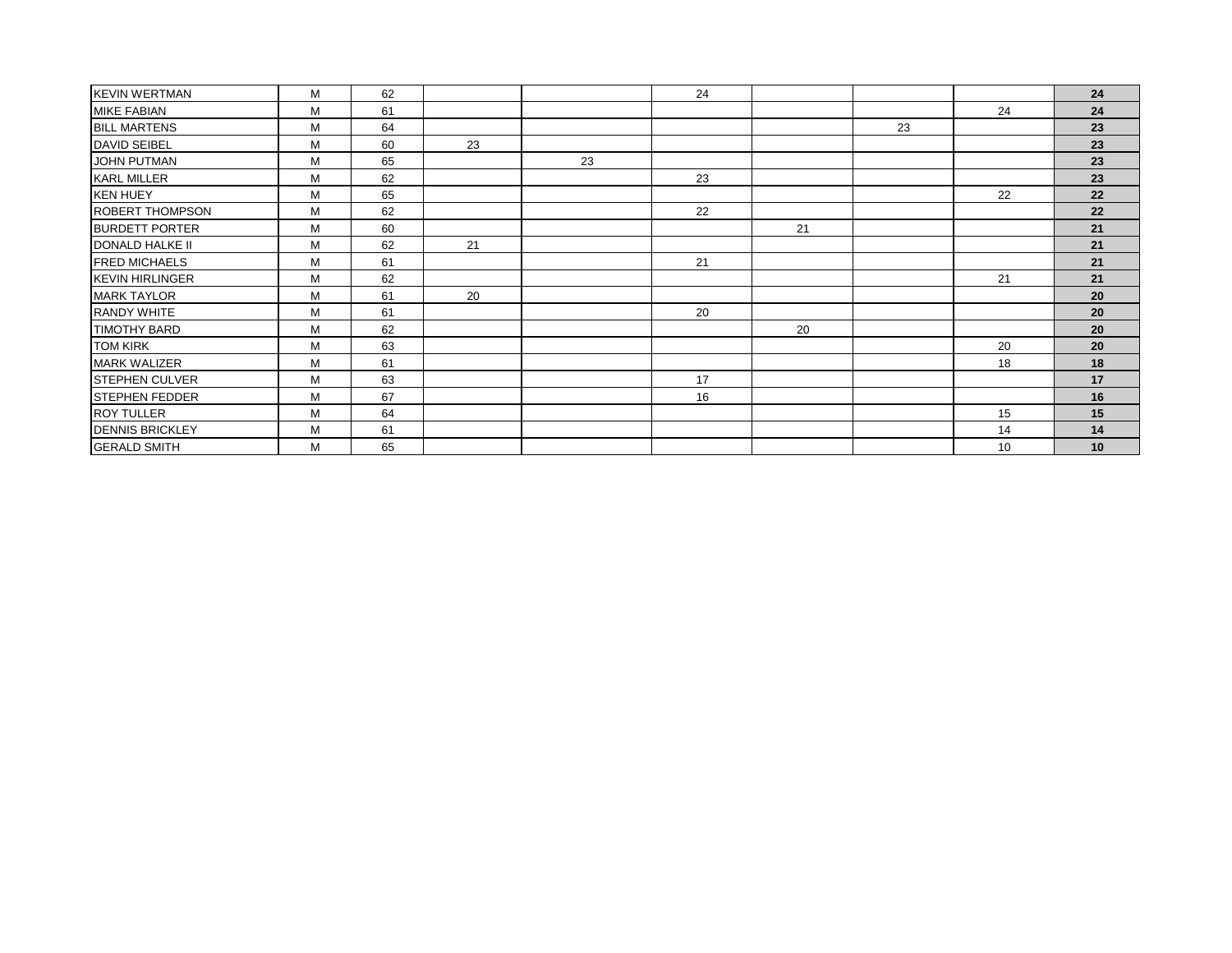



# **2022 Female Standings - 10K**

**Sproul 10k (6.18.22)**

**Smith's Knob Scramble (6.11.22)**

**Chief Wetona (5.15.22)**

**Night Flight (4.2.22)**

**Fire On The Rocks (3.12.22)**

**The Frozen Snot (2.12.22)**

## **FEMALE 19 & Under**

| <b>Name</b>               | Gender | Age | <b>Frozen Snot</b> | <b>Fire On The Rocks</b> | <b>Night Flight</b> | <b>Chief Wetona</b> | <b>Smith's Knob</b> | Sproul 10k | <b>Total Points</b> |
|---------------------------|--------|-----|--------------------|--------------------------|---------------------|---------------------|---------------------|------------|---------------------|
| <b>BRAELYN DINCHER</b>    |        | 13  |                    | 23                       | 20                  | 23                  |                     | 22         | 88                  |
| <b>KERRIGAN GLOTFELTY</b> |        | 14  |                    |                          | 19                  | 22                  | 20                  | 19         | 80                  |
| <b>BAILEE DINCHER</b>     |        | 15  |                    | 22                       | 18                  |                     |                     | 20         | 60                  |
| <b>LAUREN KOSEK</b>       |        | 13  |                    |                          |                     | 25                  | 24                  |            | 49                  |
| <b>KAYLEE RUPERT</b>      |        | 18  |                    | 25                       | 23                  |                     |                     |            | 48                  |
| NATALIE ROSAMILIA         |        | 11  |                    |                          | 22                  |                     | 21                  |            | 43                  |
| <b>ABBY KEARNS</b>        |        | 19  |                    |                          | 25                  |                     |                     |            | 25                  |
| <b>ALYSSA HOFFMAN</b>     |        | 18  |                    |                          |                     |                     | 25                  |            | 25                  |
| <b>MADDIE BAIR</b>        |        | 18  |                    |                          |                     |                     |                     | 25         | 25                  |
| <b>AUBRIELLE PINERO</b>   |        | 18  |                    |                          | 24                  |                     |                     |            | 24                  |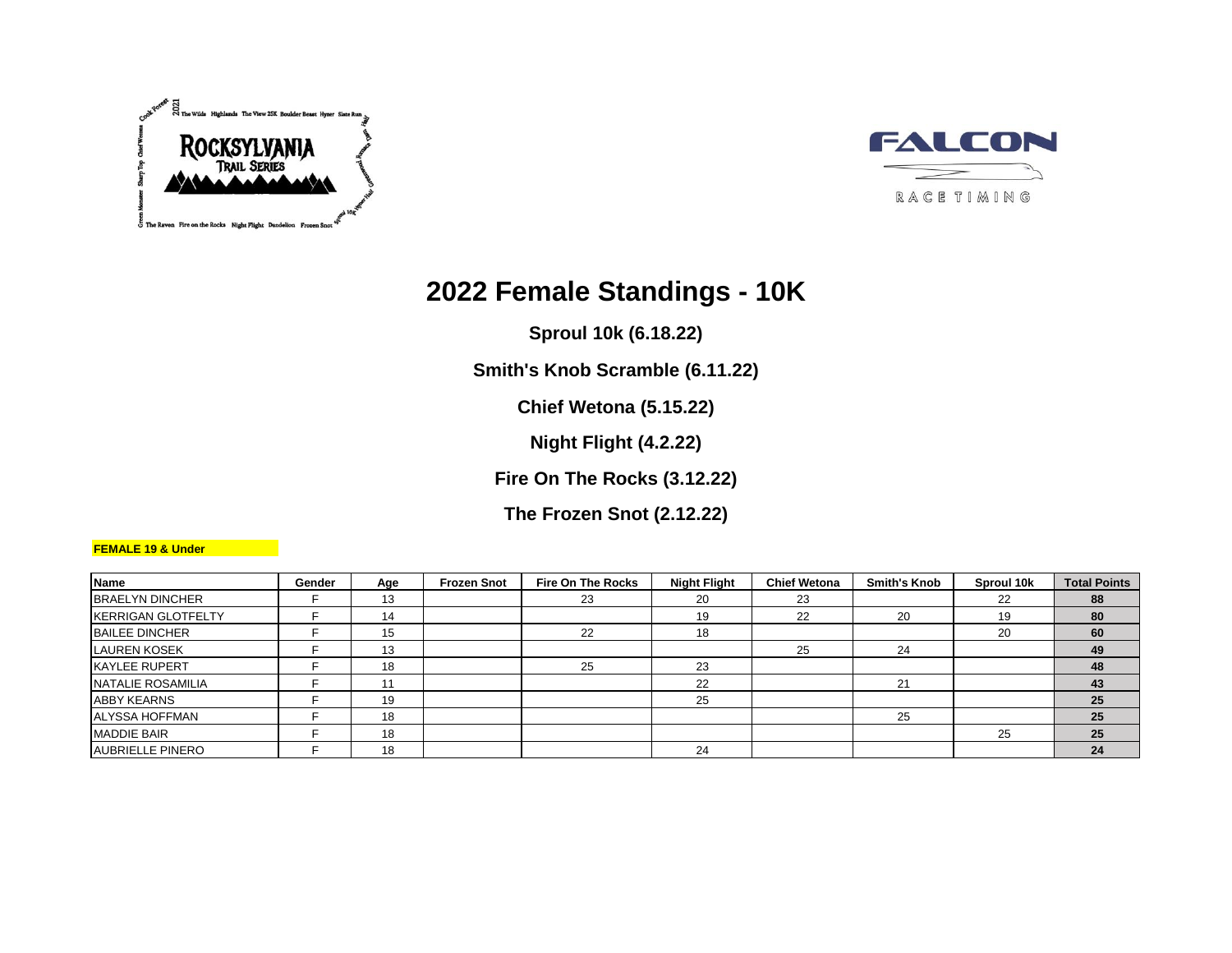| <b>CADENCE KARCHER</b>   |    |            |    |    |    | 24     | 24 |
|--------------------------|----|------------|----|----|----|--------|----|
| <b>ELIZABETH RYDER</b>   | 17 |            |    | 24 |    |        | 24 |
| <b>LILY BOWERS</b>       | 12 | 24         |    |    |    |        | 24 |
| <b>ABIGAIL BEILER</b>    | 15 |            |    |    |    |        | 23 |
| <b>VIVIAN DRAPER</b>     | 14 |            |    |    | 23 |        | 23 |
| <b>KACI KOSEK</b>        |    |            |    |    | 22 |        | 22 |
| <b>CATHERINE TOBIN</b>   |    | $^{\circ}$ |    |    |    |        |    |
| <b>KARYSA EYER</b>       |    |            | 24 |    |    |        |    |
| <b>MCKENSIE BUDINGER</b> | 14 |            |    |    |    | $\sim$ | 21 |
| <b>TENLEIGH HILL</b>     |    |            |    |    |    | 18     | 18 |

### **FEMALE 20 - 29**

| <b>Name</b>                | Gender | Age | <b>Frozen Snot</b> | <b>Fire On The Rocks</b> | <b>Night Flight</b> | <b>Chief Wetona</b> | <b>Smith's Knob</b> | Sproul 10k | <b>Total Points</b> |
|----------------------------|--------|-----|--------------------|--------------------------|---------------------|---------------------|---------------------|------------|---------------------|
| <b>MCKENZIE HAKIN</b>      | F.     | 27  | 25                 | 24                       | 25                  | 24                  |                     | 25         | 123                 |
| <b>MIRANDA HERMAN</b>      | F      | 26  |                    | 22                       | 24                  |                     |                     | 19         | 65                  |
| <b>JORDAN ROCKEY</b>       | F      | 24  |                    | 19                       | 20                  |                     |                     | 18         | 57                  |
| <b>DEANNA BETZER</b>       | F.     | 22  | 25                 |                          |                     | 25                  |                     |            | 50                  |
| <b>MAITLAND KNEPPER</b>    | F.     | 27  | 23                 |                          |                     | 23                  |                     |            | 46                  |
| <b>CAITLIN CRANE</b>       | F.     | 24  | 22                 |                          |                     | 22                  |                     |            | 44                  |
| <b>KYLIE SIKORSKAS</b>     | F      | 29  |                    | 21                       |                     |                     |                     | 22         | 43                  |
| <b>KIARA YOUGH</b>         | F.     | 23  | 21                 |                          |                     | 21                  |                     |            | 42                  |
| <b>ELLIE MOORE</b>         | F      | 29  |                    | 20                       |                     |                     |                     | 21         | 41                  |
| <b>MARY ELDER</b>          | F.     | 27  | 20                 |                          |                     | 20                  |                     |            | 40                  |
| <b>JERRICA MCGINNESS</b>   | F.     | 29  |                    | 16                       | 22                  |                     |                     |            | 38                  |
| <b>RAVEN SHELLMAN</b>      | F.     | 22  |                    | 5                        | 19                  |                     |                     | 12         | 36                  |
| <b>ADDISON BLOOM</b>       | F.     | 21  |                    | 15                       |                     |                     |                     | 16         | 31                  |
| <b>HANNAH SHERWOOD</b>     | F.     | 28  |                    |                          |                     |                     | 25                  |            | 25                  |
| <b>JENA TONER</b>          | F.     | 26  |                    | 25                       |                     |                     |                     |            | 25                  |
| <b>ALEXA RINGER</b>        | F.     | 25  |                    |                          |                     |                     |                     | 24         | 24                  |
| <b>ERICA PARRIOTT</b>      | F.     | 28  | 24                 |                          |                     |                     |                     |            | 24                  |
| <b>SOPHIA BIDDLE</b>       | F.     | 27  |                    |                          |                     |                     | 24                  |            | 24                  |
| <b>CASSANDRA WHITMOYER</b> | F.     | 25  |                    |                          |                     |                     |                     | 23         | 23                  |
| <b>ALEXA MILLER</b>        | F.     | 29  |                    |                          | 23                  |                     |                     |            | 23                  |
| <b>CHEYENNE LUTZ</b>       | F.     | 25  |                    |                          |                     |                     | 23                  |            | 23                  |
| <b>JESSIKA MILLER</b>      | F.     | 28  |                    | 23                       |                     |                     |                     |            | 23                  |
| MONICA AUBERZINSKY         | F.     | 24  | 23                 |                          |                     |                     |                     |            | 23                  |
| <b>LINDSAY ZIMMERMAN</b>   | F.     | 29  |                    |                          | 21                  |                     |                     |            | 21                  |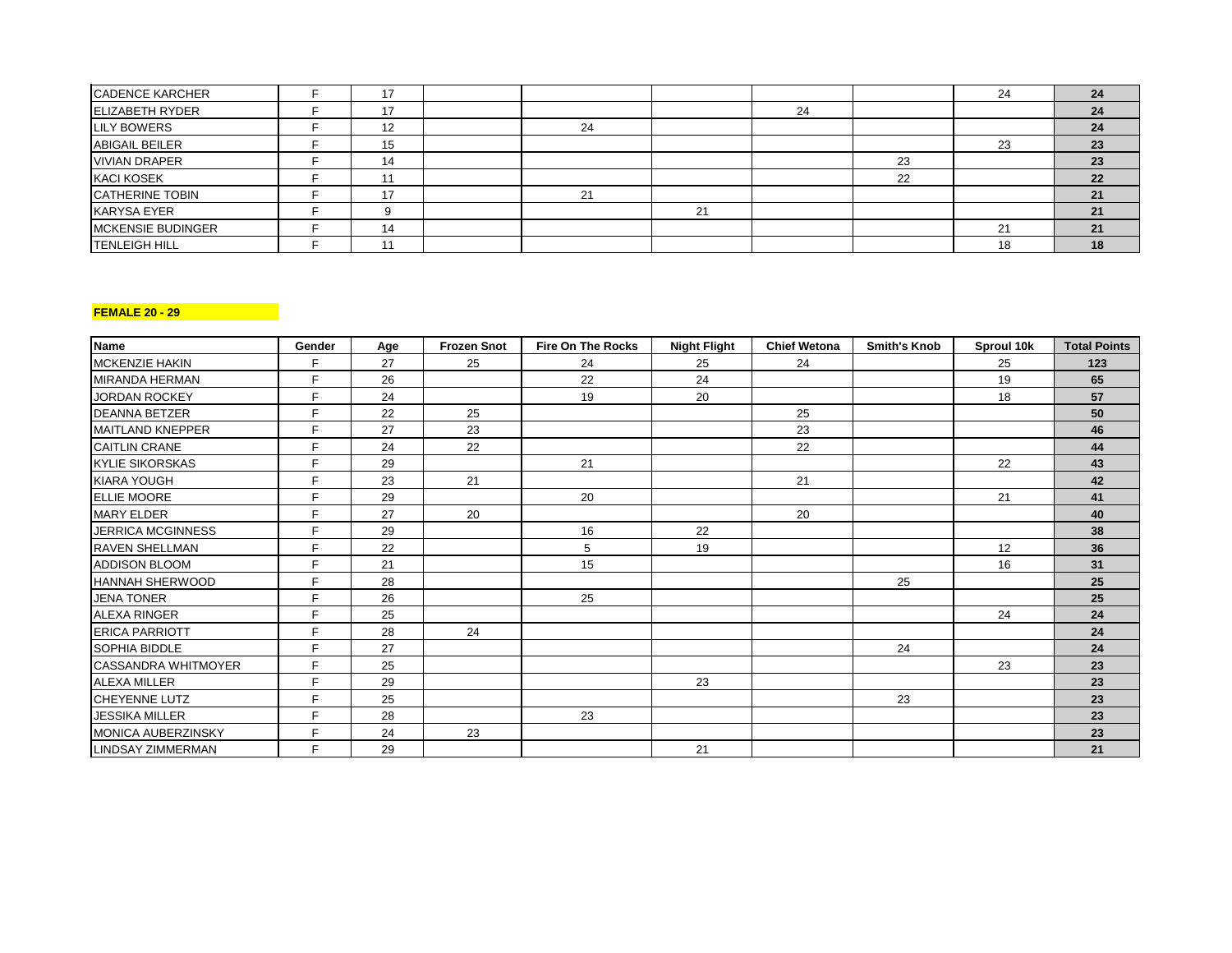| <b>EMILY MORETZ</b>       | E. | 25 |    |  | 20 | 20 |
|---------------------------|----|----|----|--|----|----|
| LARISSA WOODFORD          |    | 26 | 18 |  |    | 18 |
| <b>KALA HAUSER</b>        |    | 28 |    |  | 17 | 17 |
| PAIGE BOWERS              | Ε. | 27 | 17 |  |    | 17 |
| <b>BROOKE HARGENRADER</b> |    | 28 |    |  | 15 | 15 |
| <b>SHAY STRAWSER</b>      |    | 22 |    |  | 14 | 14 |
| <b>JORDAN BEAN</b>        |    | 23 | 14 |  |    | 14 |
| <b>OLIVIA JOHNSON</b>     |    | 23 |    |  | 13 | 13 |
| <b>STEPHANIE WOLAK</b>    |    | 29 | 13 |  |    | 13 |
| DANIELLE KENNEDY          | Е. | 27 | 12 |  |    | 12 |
| <b>AMANDA SWARTZ</b>      |    | 29 | 11 |  |    | 11 |
| <b>CARMEN BATES</b>       |    | 21 | 10 |  |    | 10 |
| <b>ALAINA MURREN</b>      |    | 22 | q  |  |    |    |
| <b>CARLEE SHOWAN</b>      |    | 22 |    |  |    |    |
| <b>JESSICA BURD</b>       |    | 26 |    |  |    |    |
| <b>KELSEY BRUNGARD</b>    | Е  | 28 |    |  |    |    |

### **FEMALE 30 - 39**

| Name                      | Gender | Age | <b>Frozen Snot</b> | <b>Fire On The Rocks</b> | <b>Night Flight</b> | <b>Chief Wetona</b> | <b>Smith's Knob</b> | Sproul 10k | <b>Total Points</b> |
|---------------------------|--------|-----|--------------------|--------------------------|---------------------|---------------------|---------------------|------------|---------------------|
| CORTNEY LOFFREDO          |        | 33  | 22                 | 20                       | 25                  | 21                  |                     | 21         | 109                 |
| <b>LACY LEISEY</b>        |        | 32  | 21                 |                          |                     | 24                  | 20                  | 25         | 90                  |
| <b>SAMANTHA SHUMBAT</b>   | F      | 30  |                    | 16                       |                     | 23                  | 23                  | 23         | 85                  |
| <b>ERIN DEMCHER</b>       |        | 31  | 17                 | 12                       | 20                  | 14                  | 15                  | 2          | 80                  |
| <b>SARA PORTER</b>        |        | 34  |                    |                          | 22                  | 15                  | 16                  | 17         | 70                  |
| <b>ALICIA MCCORMICK</b>   |        | 36  | 25                 |                          |                     |                     | 24                  |            | 49                  |
| <b>CHRISTINE FYE</b>      |        | 39  |                    | 22                       |                     | 25                  |                     |            | 47                  |
| <b>TARA ENGELHART</b>     |        | 33  |                    | 19                       |                     |                     |                     | 24         | 43                  |
| <b>CARLY BOYER</b>        |        | 35  |                    |                          | 17                  | 10                  | 13                  |            | 40                  |
| <b>SAMANTHA DRISCOLL</b>  |        | 33  |                    |                          |                     | 20                  | 19                  |            | 39                  |
| <b>JULIA EDLER</b>        |        | 39  |                    | 15                       |                     | 22                  |                     |            | 37                  |
| CHELSEA DELORSO           |        | 31  |                    |                          | 18                  |                     |                     | 14         | 32 <sub>2</sub>     |
| <b>JENNIFER NICHOLSON</b> |        | 36  |                    | 3                        | 16                  |                     |                     | 8          | 27                  |
| <b>JEANA LUCAS</b>        | Е      | 39  |                    | 25                       |                     |                     |                     |            | 25                  |
| <b>KATIE SICK</b>         |        | 30  |                    |                          |                     |                     | 25                  |            | 25                  |
| <b>JILLIAN HELLER</b>     |        | 36  | 24                 |                          |                     |                     |                     |            | 24                  |
| <b>KARA MOYER</b>         |        | 34  |                    | 24                       |                     |                     |                     |            | 24                  |
| <b>TOSHA SMITH</b>        |        | 39  |                    |                          | 24                  |                     |                     |            | 24                  |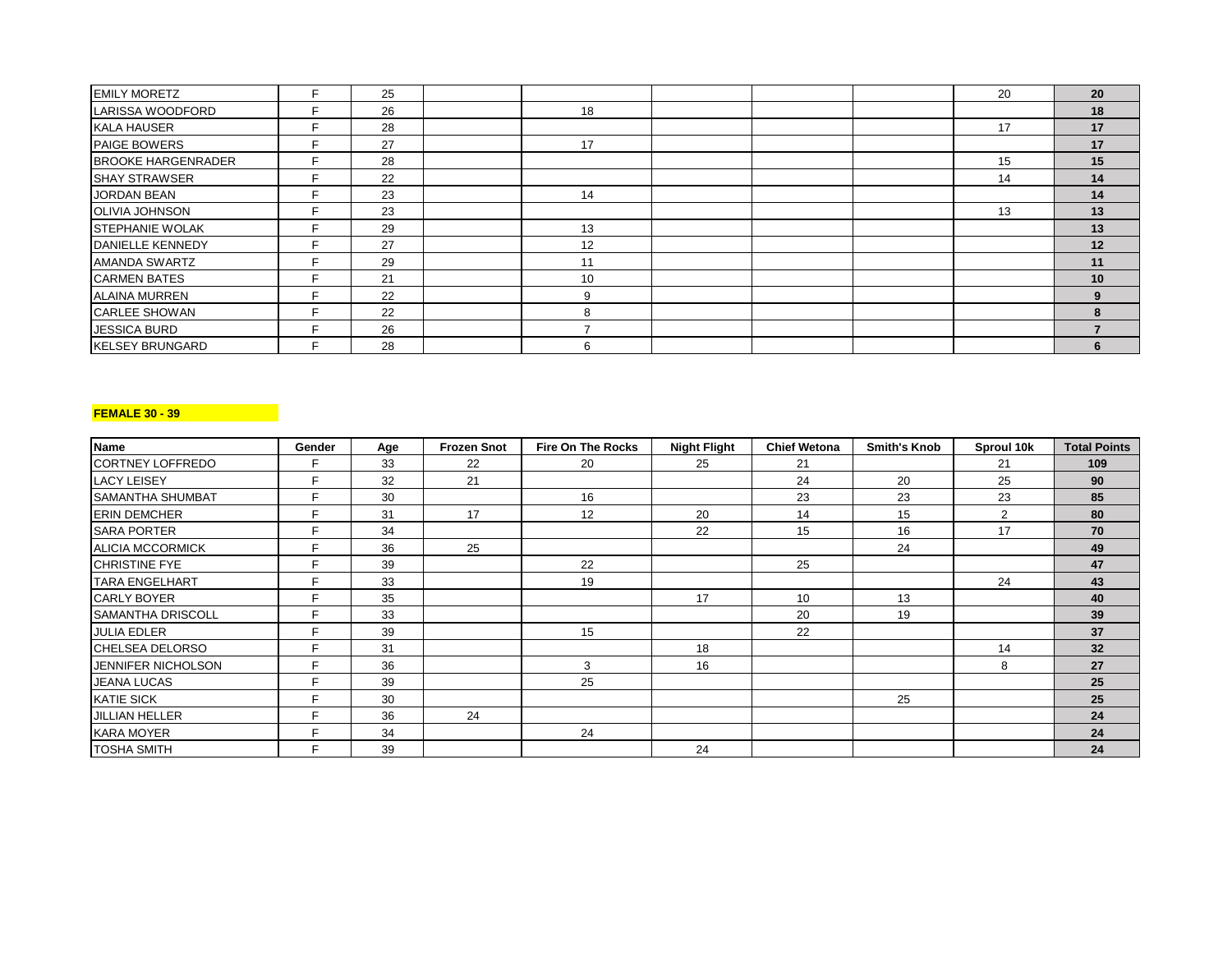| <b>ASHLEY SCHRAG</b>     | $\mathsf F$  | 37 | 23 |                |    |    |    |                 | 23 |
|--------------------------|--------------|----|----|----------------|----|----|----|-----------------|----|
| <b>HANNAH DARROW</b>     | F            | 34 |    | 23             |    |    |    |                 | 23 |
| <b>GRETA BIDDLE</b>      | F.           | 33 |    |                |    |    | 22 |                 | 22 |
| <b>TIFFANY LEWIS</b>     | F            | 35 |    |                |    |    |    | 22              | 22 |
| <b>ALEXIS BIONDI</b>     | F            | 39 |    | 21             |    |    |    |                 | 21 |
| <b>AMY WILLIAMS</b>      | E            | 39 |    |                | 21 |    |    |                 | 21 |
| <b>ELIZABETH MARTENS</b> | E            | 31 |    |                |    |    | 21 |                 | 21 |
| <b>ARIEL YORDY</b>       | F            | 35 |    |                |    | 13 |    | $\overline{7}$  | 20 |
| <b>FRANCES BROWN</b>     | E            | 39 | 20 |                |    |    |    |                 | 20 |
| <b>LEAH MURRAY</b>       | F.           | 39 |    | $\overline{7}$ |    | 13 |    |                 | 20 |
| <b>RHODA SMOKER</b>      | $\mathsf{F}$ | 35 |    |                |    |    |    | 20              | 20 |
| <b>ASHLEY LEFFLER</b>    | F            | 35 |    |                |    | 19 |    |                 | 19 |
| DAYANA RIVADENEIRA       | E            | 38 | 19 |                |    |    |    |                 | 19 |
| <b>ERIN CERNUSKA</b>     | F            | 38 |    |                | 19 |    |    |                 | 19 |
| MELINDA CONAWAY          | F            | 38 |    |                |    |    |    | 19              | 19 |
| <b>KARI MILLER</b>       | E            | 37 | 18 |                |    |    |    |                 | 18 |
| KATHERINE THOMAS         | E            | 30 |    |                |    |    |    | 18              | 18 |
| <b>LAURA BIERLY</b>      | E            | 32 |    | 18             |    |    |    |                 | 18 |
| RAE-ELLAH BIDDLE         | F            | 36 |    |                |    |    | 18 |                 | 18 |
| SARAH HEAVNER            | F            | 32 |    |                |    | 18 |    |                 | 18 |
| <b>ELISABETH FRANKEL</b> | F            | 38 |    |                |    |    | 17 |                 | 17 |
| <b>MEGHAN RUSH</b>       | E            | 36 |    | 17             |    |    |    |                 | 17 |
| AMANDA MURDOCK           | F            | 36 |    |                |    |    |    | 16              | 16 |
| <b>CALLIE GENSEL</b>     | E            | 32 |    |                |    | 16 |    |                 | 16 |
| <b>STACY MULLEN</b>      | E            | 39 | 16 |                |    |    |    |                 | 16 |
| <b>EMILY HUEBNER</b>     | F            | 30 | 15 |                |    |    |    |                 | 15 |
| <b>HANNAH CARY</b>       | F            | 31 |    |                |    |    |    | 15              | 15 |
| <b>TRISH WHITE</b>       | F            | 38 |    |                | 15 |    |    |                 | 15 |
| <b>DODIE MERCER</b>      | F            | 38 | 14 |                |    |    |    |                 | 14 |
| <b>TAYLOR BEUCLER</b>    | F            | 31 |    |                |    |    | 14 |                 | 14 |
| <b>TERA REDMOND</b>      | E            | 38 |    | 14             |    |    |    |                 | 14 |
| <b>AMBER COLELLO</b>     | E            | 34 |    |                |    |    |    | 13              | 13 |
| <b>ELISSA VELDHUIS</b>   | F            | 39 |    | 13             |    |    |    |                 | 13 |
| <b>BLAIR PETERSHEIM</b>  | F            | 35 |    |                |    |    |    | 12              | 12 |
| <b>JACKIE THOMPSON</b>   | F            | 37 |    |                |    | 12 |    |                 | 12 |
| ALEXANDRIA ARMSTRONG     | F            | 33 |    |                |    | 11 |    |                 | 11 |
| AMBER WIEWEL             | F            | 37 |    |                |    |    |    | 11              | 11 |
| <b>TIFFANY HADDAD</b>    | F            | 36 |    | 11             |    |    |    |                 | 11 |
| <b>KRISTY UNRUH</b>      | F            | 30 |    |                |    |    |    | 10 <sup>1</sup> | 10 |
| NICHOLE ALBERS           | F            | 30 |    | 10             |    |    |    |                 | 10 |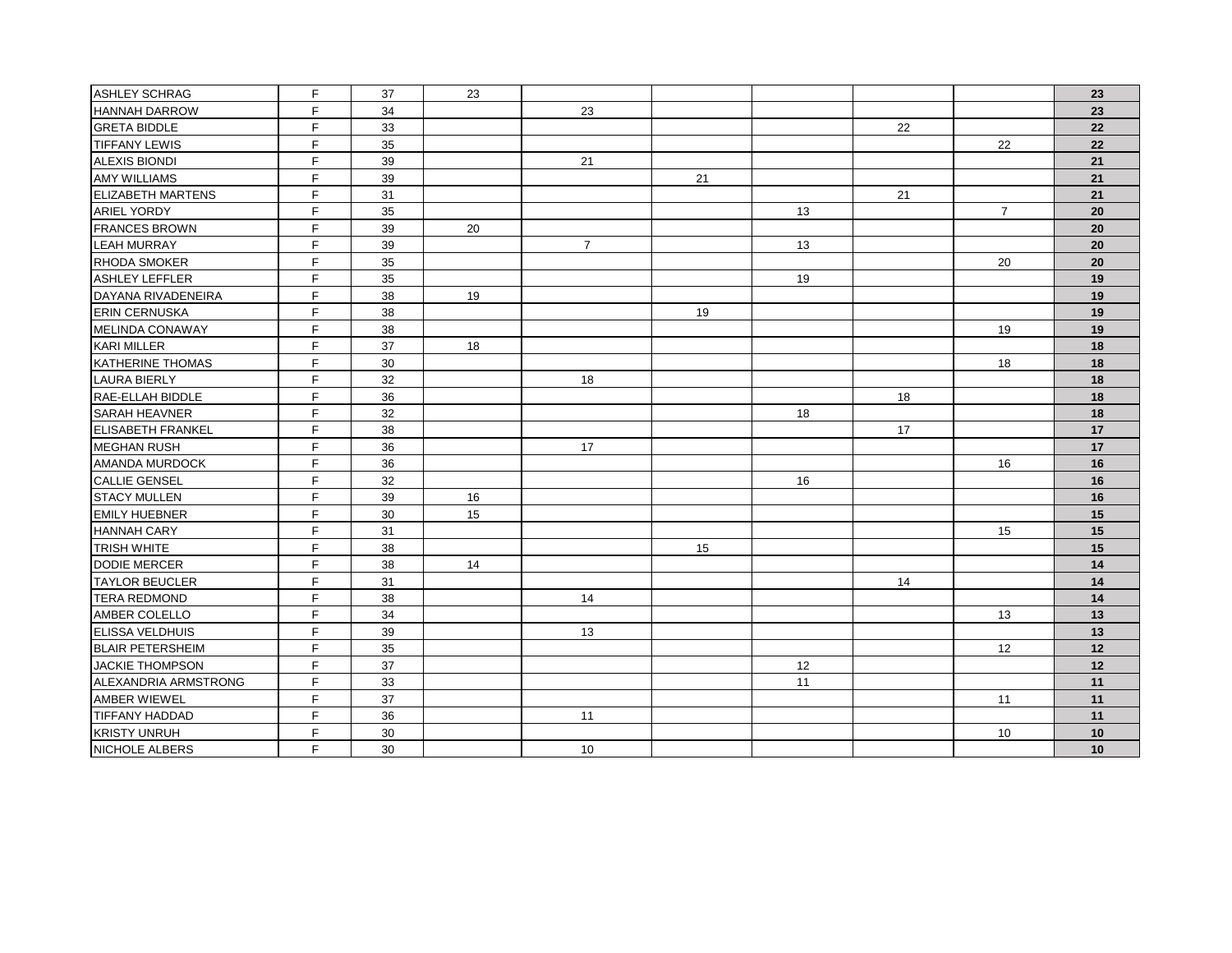| <b>GINA HARRIS</b>     | 37 |  |  |  |  |
|------------------------|----|--|--|--|--|
| <b>ALEX BUTLER</b>     | 35 |  |  |  |  |
| <b>LAURA MILLER</b>    | 32 |  |  |  |  |
| <b>MEGHAN TATE</b>     | 35 |  |  |  |  |
| <b>NICHOLE SEGURA</b>  | 30 |  |  |  |  |
| <b>TARA NEWCOMER</b>   | 33 |  |  |  |  |
| <b>JENNA LAMEY</b>     | 32 |  |  |  |  |
| <b>LINDA CURRY</b>     | 31 |  |  |  |  |
| JERRICA MCGINNESS      | 30 |  |  |  |  |
| <b>LEA KLINE</b>       | 36 |  |  |  |  |
| <b>KAREN DAUGHERTY</b> | 38 |  |  |  |  |

# **FEMALE 40 - 49**

| <b>Name</b>                | Gender | Age | <b>Frozen Snot</b> | <b>Fire On The Rocks</b> | <b>Night Flight</b> | <b>Chief Wetona</b> | <b>Smith's Knob</b> | Sproul 10k | <b>Total Points</b> |
|----------------------------|--------|-----|--------------------|--------------------------|---------------------|---------------------|---------------------|------------|---------------------|
| <b>TANIA JACOBSEN</b>      | F.     | 45  | 17                 | 25                       | 25                  |                     | 23                  | 24         | 114                 |
| <b>REGINA SPIEGEL</b>      | F.     | 48  |                    | 15                       | 21                  | 18                  | 19                  |            | 73                  |
| <b>LORI MILDREW</b>        | F.     | 40  |                    | 9                        | 23                  |                     | 21                  | 19         | 72                  |
| <b>CHANON SUROVEC</b>      | E      | 43  | 24                 |                          | 24                  | 19                  |                     |            | 67                  |
| <b>SHERI GOLEMBIEWSKI</b>  | F      | 44  | 25                 | 20                       |                     | 21                  |                     |            | 66                  |
| <b>SARA HOY</b>            | E      | 44  |                    | 16                       | 17                  |                     |                     | 15         | 48                  |
| MONICA WADSWORTH           | F.     | 40  |                    | 14                       | 15                  |                     |                     | 18         | 47                  |
| <b>APRIL ZIMMERMAN</b>     | F.     | 41  | 18                 | 12                       |                     |                     |                     | 16         | 46                  |
| <b>MICHELLE FINN</b>       | F.     | 45  |                    |                          | 18                  | 12                  | 16                  |            | 46                  |
| <b>CARRIE HERMAN</b>       | F.     | 46  |                    | 22                       | 23                  |                     |                     |            | 45                  |
| <b>REBECCA KOSEK</b>       | F.     | 41  |                    |                          |                     | 25                  | 20                  |            | 45                  |
| <b>RONDA ALBERT</b>        | F.     | 46  |                    | 9                        | 16                  | $\overline{7}$      | 13                  |            | 45                  |
| <b>JODIE WERTZ</b>         | F.     | 42  |                    | 23                       |                     |                     |                     | 20         | 43                  |
| <b>HOPE MUNRO</b>          | F.     | 44  |                    | 17                       | 22                  |                     |                     |            | 39                  |
| <b>SAMANTHA WEAVER</b>     | F.     | 49  |                    |                          |                     | 17                  | 18                  |            | 36                  |
| <b>JENNIFER PUTNAM</b>     | F.     | 44  |                    |                          | 29                  |                     |                     | 6          | 35                  |
| <b>AMBER MONAGHAN</b>      | F      | 40  | 19                 | 13                       |                     |                     |                     |            | 32                  |
| <b>IMEGAN KOBBE</b>        | F.     | 46  |                    |                          |                     | 16                  | 15                  |            | 31                  |
| <b>JENN STEWART</b>        | F.     | 46  | 16                 |                          |                     | 10                  |                     |            | 26                  |
| <b>MEIRA MINARD</b>        | F.     | 48  |                    |                          |                     |                     |                     | 25         | 25                  |
| <b>WENDY WOOD</b>          | F.     | 48  |                    |                          |                     |                     | 25                  |            | 25                  |
| <b>BECKY SHANER</b>        | F.     | 40  |                    |                          |                     |                     | 24                  |            | 24                  |
| <b>KRISTINE VANDERPLAS</b> | F.     | 44  |                    | 24                       |                     |                     |                     |            | 24                  |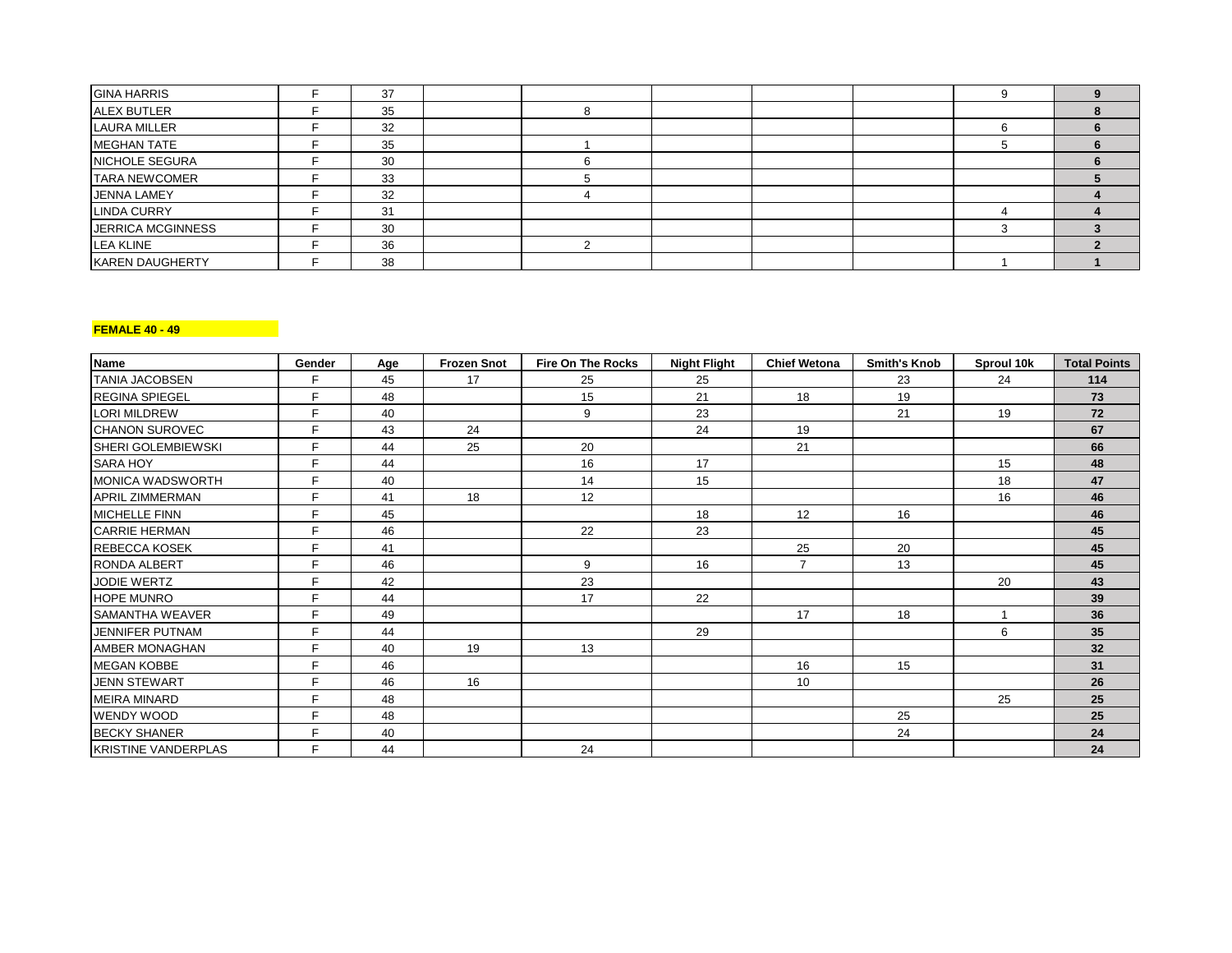| <b>SHANNON OAKES</b>       | F  | 44 |    |    |    | 24 |    |    | 24 |
|----------------------------|----|----|----|----|----|----|----|----|----|
| KIMARIE GORSLINE           | F  | 44 |    |    |    | 23 |    |    | 23 |
| <b>REBEKAH BIDDISON</b>    | F  | 44 | 23 |    |    |    |    |    | 23 |
| <b>TAMMY RACHAU</b>        | F  | 47 |    |    |    |    |    | 23 | 23 |
| JESSICA COLE               | F  | 40 | 22 |    |    |    |    |    | 22 |
| MICHELE WOLCOTT            | F  | 47 |    |    |    | 22 |    |    | 22 |
| <b>MISTY COOPER</b>        | F  | 46 |    |    |    |    |    | 22 | 22 |
| <b>REGIN BOBAK</b>         | F  | 48 |    |    |    |    | 22 |    | 22 |
| EUGENIA RESENDIZ CLARK     | F  | 49 |    | 21 |    |    |    |    | 21 |
| <b>JESSICA MORRIS</b>      | F  | 40 | 21 |    |    |    |    |    | 21 |
| SHELLY CONNER              | F  | 40 |    |    |    |    |    | 21 | 21 |
| <b>JULIA WATSON</b>        | F  | 42 |    |    | 20 |    |    |    | 20 |
| LYNN HINMAN                | F  | 43 |    |    |    | 20 |    |    | 20 |
| <b>REBEKAH DEAL</b>        | F  | 43 | 20 |    |    |    |    |    | 20 |
| ALEXANDRIA HOUSEL          | F  | 41 |    | 19 |    |    |    |    | 19 |
| ALISON PORTANOVA           | F  | 49 | 6  |    | 13 |    |    |    | 19 |
| <b>BRANDI WHITE</b>        | F  | 43 |    | 18 |    |    |    |    | 18 |
| <b>BETSY LEWIS</b>         | F  | 45 | 9  | 8  |    |    |    |    | 17 |
| MELISSA LONG               | F  | 43 |    |    |    |    | 17 |    | 17 |
| <b>NIKI CARTER</b>         | F  | 42 |    |    |    |    |    | 17 | 17 |
| <b>STACEY CALHOUN</b>      | F  | 42 |    | 6  |    |    |    | 11 | 17 |
| ANGELA SCHOONOVER          | F  | 42 |    |    |    | 15 |    |    | 15 |
| <b>WENDY BOYER</b>         | F  | 47 | 15 |    |    |    |    |    | 15 |
| AMY SNYDER                 | F  | 43 |    |    |    |    | 14 |    | 14 |
| JESSICA ERTEL              | F. | 40 |    |    |    |    |    | 14 | 14 |
| LORRAINE ROSAMILIA         | F  | 43 |    |    | 14 |    |    |    | 14 |
| <b>RACHEL TRENT</b>        | F. | 41 |    |    |    | 14 |    |    | 14 |
| <b>TRACY FITZPATRICK</b>   | F  | 43 | 14 |    |    |    |    |    | 14 |
| <b>LEAH MURRAY</b>         | F  | 40 |    |    |    | 13 |    |    | 13 |
| MELISSA CIAMAICHELA        | F  | 48 | 13 |    |    |    |    |    | 13 |
| <b>VALERIZ VAN BREUGEL</b> | F  | 49 |    |    |    |    |    | 13 | 13 |
| <b>AMANDA LEHMAN</b>       | F  | 48 |    |    |    |    |    | 12 | 12 |
| ANDI MUTHLER               | F  | 45 |    |    |    |    | 12 |    | 12 |
| JENNIFER REPPERT           | F  | 44 | 12 |    |    |    |    |    | 12 |
| <b>STEPHANIE JONES</b>     | F  | 44 |    |    | 12 |    |    |    | 12 |
| <b>LISA SIMPSON</b>        | F. | 46 |    |    |    | 11 |    |    | 11 |
| <b>MARY YEH</b>            | F  | 48 | 11 |    |    |    |    |    | 11 |
| <b>WENDY WOLFE</b>         | F  | 48 |    | 11 |    |    |    |    | 11 |
| ROXANNE GOTTSHALL          | F  | 41 |    |    |    |    |    | 10 | 10 |
| SHANNON COSENTINE          | F  | 47 |    | 10 |    |    |    |    | 10 |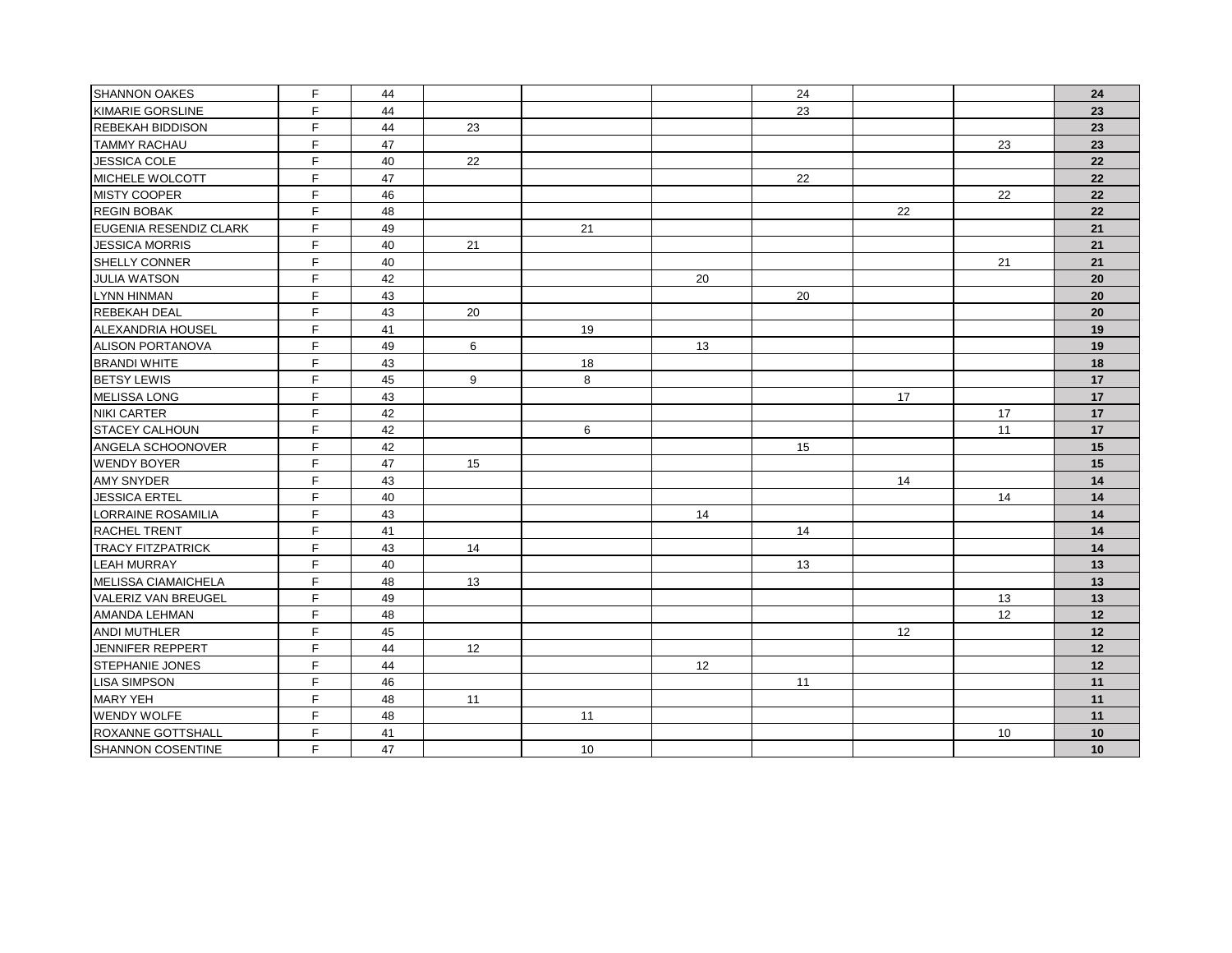| <b>SUSAN GANTZ</b>       | E  | 45 | 10             |                |   |                | 10                       |
|--------------------------|----|----|----------------|----------------|---|----------------|--------------------------|
| <b>DACIA RHODES</b>      | Е  | 41 |                |                |   | 9              | 9                        |
| <b>REBECCA MURDOCK</b>   | E  | 43 |                |                | 9 |                | 9                        |
| <b>AMANDA COOLEY</b>     | E. | 40 |                |                | 8 |                | 8                        |
| AMANDA GOTSHALL          | E. | 43 |                |                |   | 8              |                          |
| <b>TARA SNELL-KOOKEN</b> | E  | 46 | 8              |                |   |                | 8                        |
| <b>ALICIA HARE</b>       | E  | 42 | $\overline{ }$ |                |   |                |                          |
| MARCY GOODFELLOW         | E  | 48 |                |                |   | $\overline{7}$ |                          |
| <b>TINA BREINING</b>     | E  | 40 |                | $\overline{7}$ |   |                |                          |
| <b>JAMIE EAKIN</b>       | E  | 42 |                |                | 6 |                | 6                        |
| <b>ADELL HOUSEKNECHT</b> | E  | 43 |                |                | 5 |                |                          |
| <b>CAROLYN TRIOZZI</b>   | Е  | 46 |                |                |   | 5              |                          |
| <b>ERIN KENNEDY</b>      | E  | 45 |                | 5              |   |                |                          |
| <b>STACEY KUNISKAS</b>   | E  | 45 | 5              |                |   |                |                          |
| <b>ANGELA BIERLY</b>     |    | 42 |                |                | 4 |                |                          |
| <b>HEATHER SHARPE</b>    | E  | 44 |                | 4              |   |                |                          |
| <b>SARAH HALEY</b>       | Е  | 47 |                |                |   | 4              |                          |
| <b>TERI WILLIAMSON</b>   | E  | 45 | 4              |                |   |                |                          |
| <b>MICHELLE BAHR</b>     | E  | 47 |                | 3              |   |                | 3                        |
| <b>MINDY MOORE</b>       |    | 43 |                |                |   | 3              | 3                        |
| JENNIFER KANE            | E  | 41 |                |                |   | 2              | $\overline{2}$           |
| <b>MISTY TROWBRIDGE</b>  | E  | 41 |                | $\overline{2}$ |   |                | $\overline{\phantom{a}}$ |
| MICHELE EDWARDS          | E  | 43 |                |                |   |                |                          |

# **FEMALE 50 - 59**

| <b>Name</b>            | Gender | Age | <b>Frozen Snot</b> | <b>Fire On The Rocks</b> | <b>Night Flight</b> | <b>Chief Wetona</b> | <b>Smith's Knob</b> | Sproul 10k | <b>Total Points</b> |
|------------------------|--------|-----|--------------------|--------------------------|---------------------|---------------------|---------------------|------------|---------------------|
| <b>LARIE HALL</b>      |        | 53  | 25                 | 25                       | 25                  | 25                  | 24                  | 25         | 149                 |
| <b>TRACY KEMMERER</b>  |        | 51  | 21                 | 18                       |                     | 20                  | 21                  | 24         | 104                 |
| <b>MARTHA BRYDEN</b>   |        | 58  |                    |                          | 23                  | 18                  | 20                  | 21         | 82                  |
| <b>TRACY NOLL</b>      |        | 51  | 22                 |                          | 24                  |                     |                     | 23         | 74                  |
| <b>LEIGH TRASCO</b>    |        | 54  |                    | 20                       |                     | 21                  |                     |            | 41                  |
| <b>KAREN MANSFIELD</b> |        | 58  |                    | 17                       |                     |                     |                     | 22         | 39                  |
| LESLIE SWARTZ          |        | 50  |                    |                          |                     | 16                  | 19                  |            | 35                  |
| <b>CAROLYN WHYLAND</b> |        | 54  |                    | 15                       |                     | 19                  |                     |            | 34                  |
| <b>REGAN TAKAC</b>     |        | 56  | 15                 | 19                       |                     |                     |                     |            | 34                  |
| <b>BARBARA MASORTI</b> |        | 59  |                    | 10                       | 21                  |                     |                     |            | 31                  |
| <b>PATTI KOSSACK</b>   |        | 59  |                    | 12                       |                     | 17                  |                     |            | 29                  |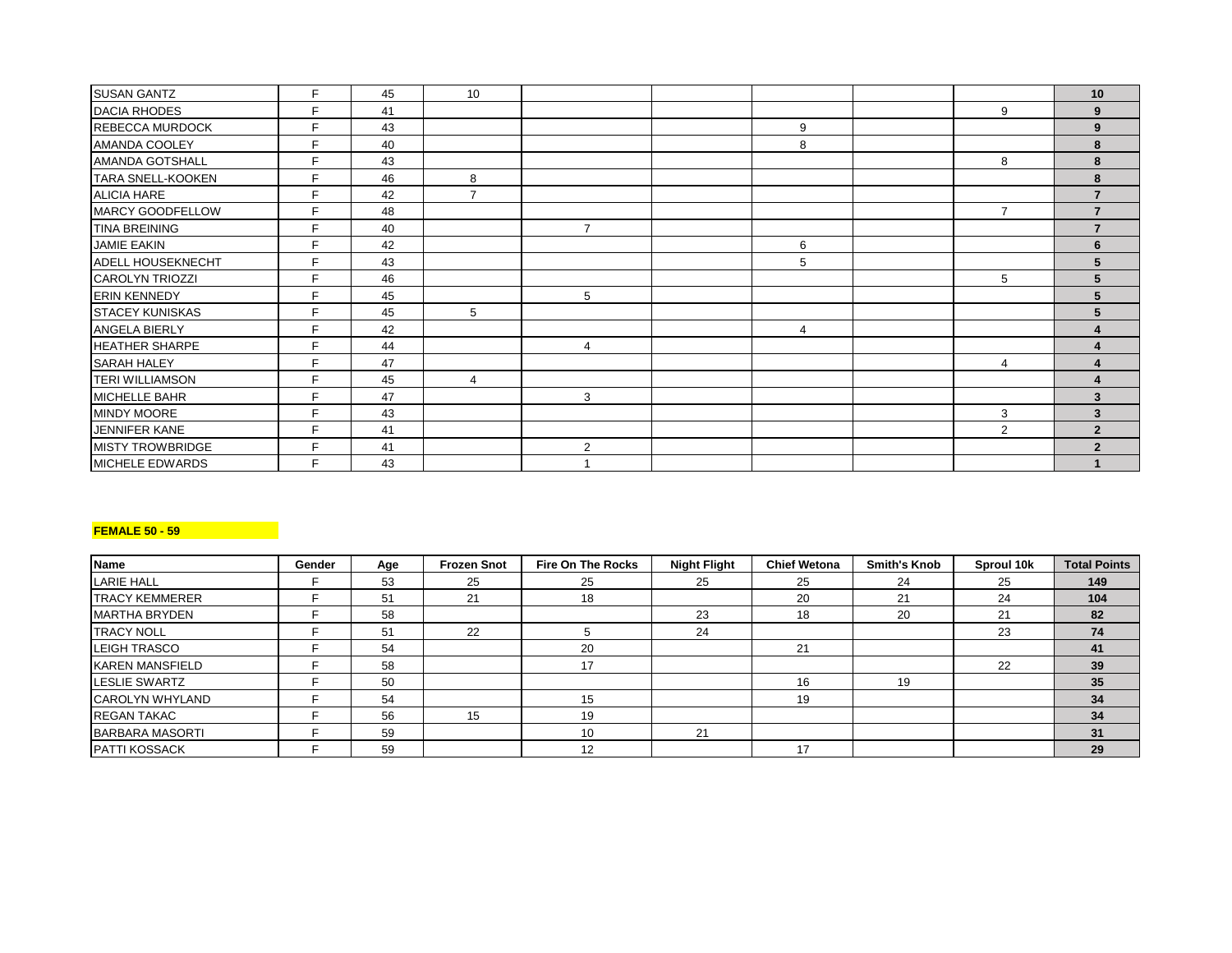| <b>TERESA BARNES</b>        | F  | 50 |    |    |    |    | 25 |    | 25 |
|-----------------------------|----|----|----|----|----|----|----|----|----|
| <b>BARBARA KELSEY</b>       | F  | 53 | 24 |    |    |    |    |    | 24 |
| <b>CYNTHIA SWANK</b>        | F  | 56 |    | 24 |    |    |    |    | 24 |
| <b>JANE MUNN</b>            | F. | 54 |    |    |    | 24 |    |    | 24 |
| JENNIFER CUNNINGHAM         | F. | 52 |    |    |    | 23 |    |    | 23 |
| JENNIFER MORELLI            | F  | 54 |    | 23 |    |    |    |    | 23 |
| <b>MICHELE PROBST</b>       | F. | 52 |    |    |    |    | 23 |    | 23 |
| <b>NINA CATRON</b>          | F  | 54 | 23 |    |    |    |    |    | 23 |
| <b>KATHRYN KOETJE-SIMIN</b> | F  | 50 |    |    | 22 |    |    |    | 22 |
| NANCY BUCHER                | F. | 56 |    | 22 |    |    |    |    | 22 |
| SHELLEY HEASLEY             | F. | 59 |    |    |    | 22 |    |    | 22 |
| <b>STACY WILLIAMS</b>       | F  | 51 |    |    |    |    | 22 |    | 22 |
| JOETTE FOSTER               | F  | 57 |    | 21 |    |    |    |    | 21 |
| MARYBETH DAY                | F  | 51 | 20 |    |    |    |    |    | 20 |
| <b>RUTH HERMANSEN</b>       | F  | 52 |    |    | 20 |    |    |    | 20 |
| <b>TERRI BARNER</b>         | F. | 58 |    |    |    |    |    | 20 | 20 |
| <b>HULLY HOOVER</b>         | F  | 52 | 19 |    |    |    |    |    | 19 |
| <b>MARY KELLEY</b>          | F. | 58 |    |    | 19 |    |    |    | 19 |
| <b>SUSAN OLSON</b>          | F  | 51 |    |    |    |    |    | 19 | 19 |
| <b>BERTHA STOLTZFUS</b>     | F. | 56 |    |    |    |    |    | 18 | 18 |
| <b>ELIZABETH TONER</b>      | F  | 55 |    |    | 18 |    |    |    | 18 |
| <b>TAMMY ROBERTS</b>        | F. | 57 | 18 |    |    |    |    |    | 18 |
| DONNA WAGNER                | F. | 54 |    |    | 17 |    |    |    | 17 |
| <b>STEPHENIE STECK</b>      | F  | 55 | 17 |    |    |    |    |    | 17 |
| <b>THERESA BECKMAN</b>      | F  | 57 |    |    |    |    |    | 17 | 17 |
| <b>DENISE WEAVER</b>        | F  | 57 |    |    |    |    |    | 16 | 16 |
| SHERRY HYLAND               | F. | 57 |    | 16 |    |    |    |    | 16 |
| <b>SUSAN HARVEY</b>         | F. | 56 | 16 |    |    |    |    |    | 16 |
| <b>GINA HAFFLEY</b>         | F  | 57 |    |    |    | 15 |    |    | 15 |
| <b>SHANNON RADOS</b>        | F. | 50 |    |    |    |    |    | 15 | 15 |
| <b>KATHY YOUNG</b>          | F. | 51 |    |    |    |    |    | 14 | 14 |
| <b>KELLY HIBBLER</b>        | F  | 54 |    | 14 |    |    |    |    | 14 |
| <b>MAREN CALLAHAN</b>       | F. | 54 |    |    |    | 14 |    |    | 14 |
| <b>MARY DAUBERMAN</b>       | F. | 58 | 14 |    |    |    |    |    | 14 |
| <b>AIMEE KEMICK</b>         | F  | 58 |    | 13 |    |    |    |    | 13 |
| <b>KYNA MCCULLAGH</b>       | F  | 54 | 13 |    |    |    |    |    | 13 |
| LORI DEPOLIS                | F  | 52 | 12 |    |    |    |    |    | 12 |
| DAWN LUVAAS                 | Ė. | 58 |    | 11 |    |    |    |    | 11 |
| THERESA DERYCKE             | F. | 57 | 11 |    |    |    |    |    | 11 |
| <b>TARA TUCKER</b>          | F. | 52 | 10 |    |    |    |    |    | 10 |